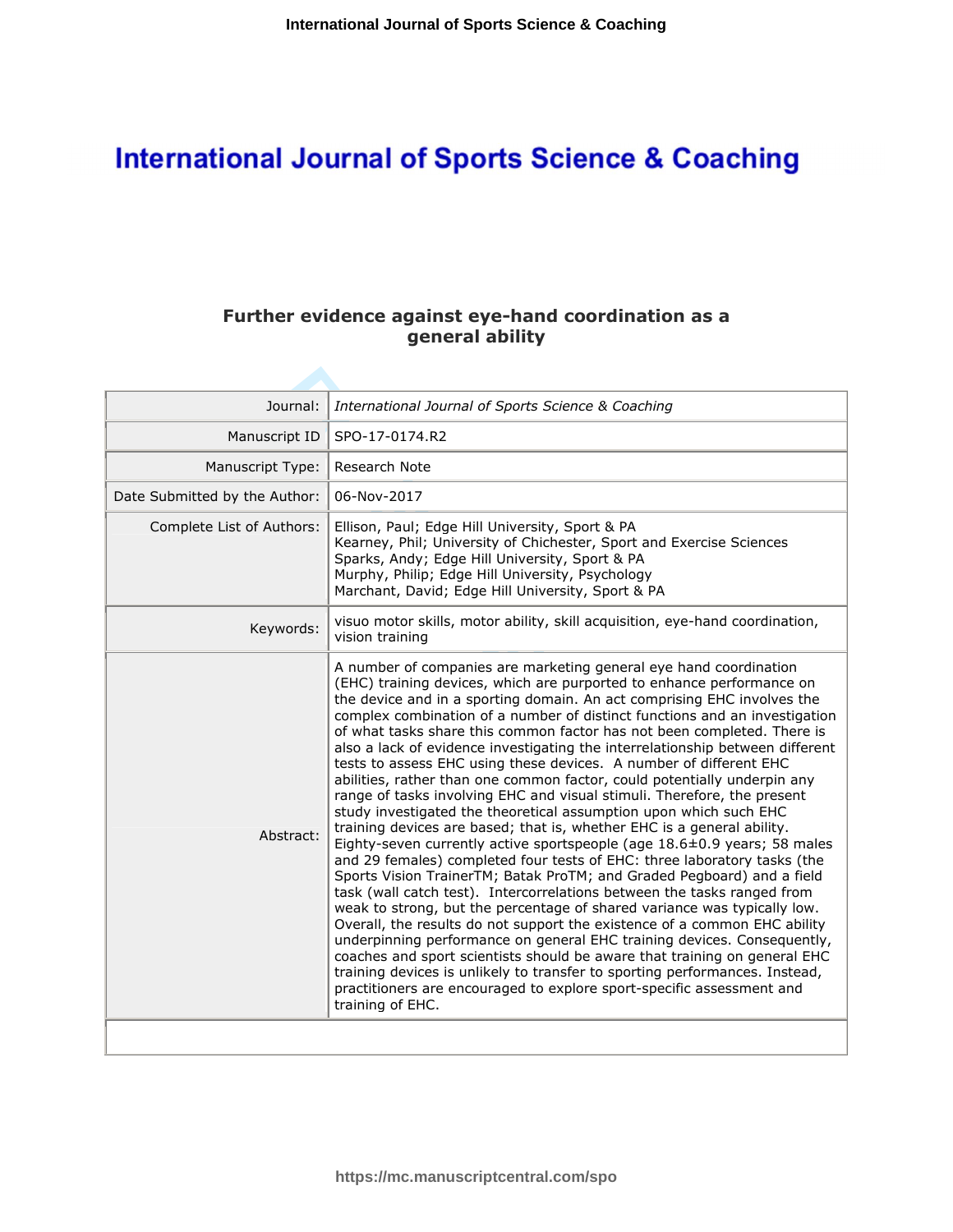$\overline{\mathbf{4}}$ 

 $\mathbf{1}$  $\overline{2}$ 

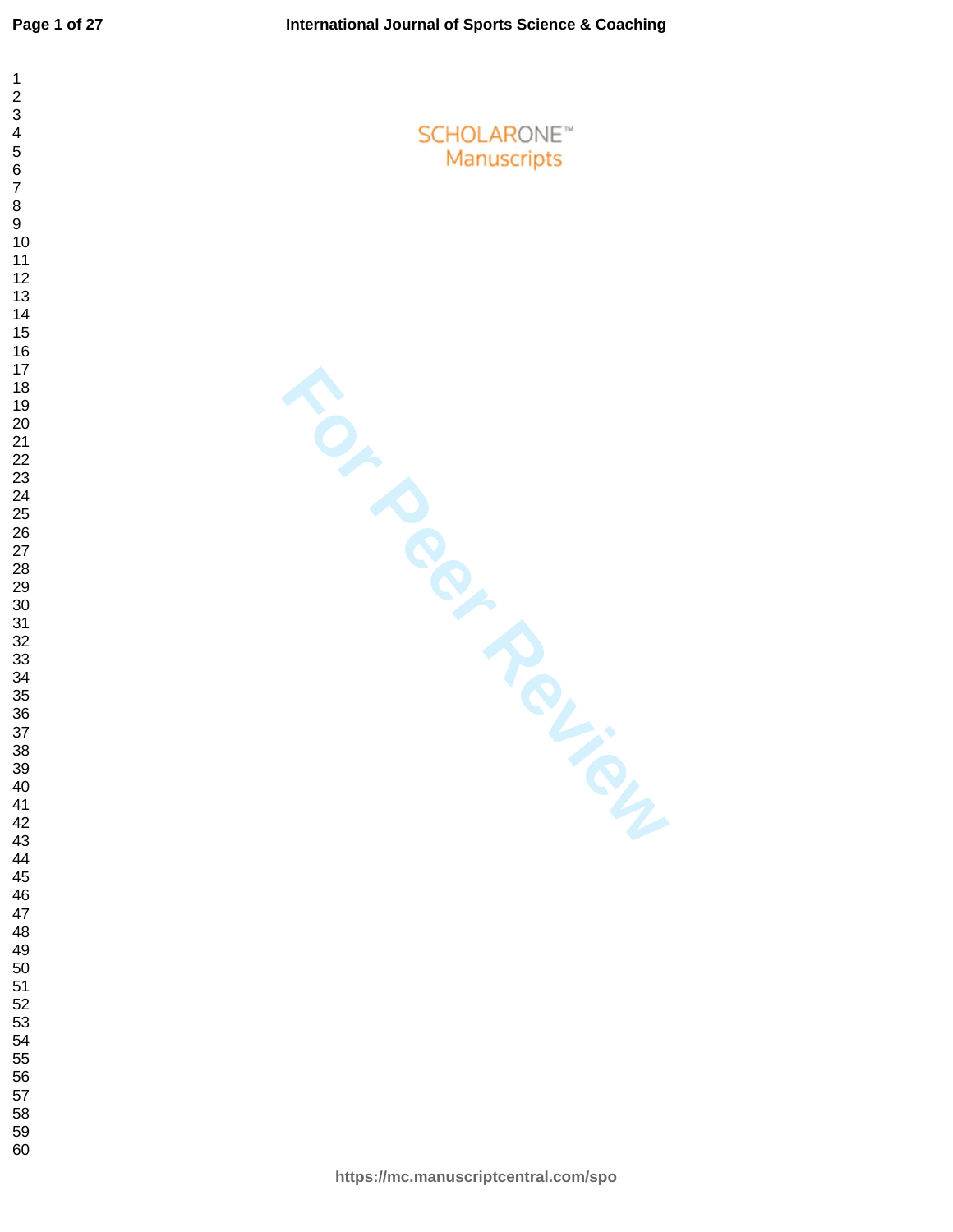Further evidence against eye-hand coordination as a general ability

# ELLISON, P. H.<sup>1</sup>, KEARNEY, P. E.<sup>2</sup>, SPARKS, S. A.<sup>1</sup>, MURPHY, P. N.<sup>3</sup> and MARCHANT, D. C. $<sup>1</sup>$ </sup>

<sup>1</sup> Department of Sport & PA, Edge Hill University, Ormskirk, United Kingdom

*Department of Sport & Exercise Sciences, University of Chichester, Chichester, United* 

*Kingdom* 

*Department* of *Psychology, Edge Hill University, Ormskirk, United Kingdom* 

\*Correspondence concerning this paper should be addressed to Paul Ellison, Department of Sport & PA, Edge Hill University, Ormskirk, L39 4QP, United Kingdom.

Paul.ellison@edgehill.ac.uk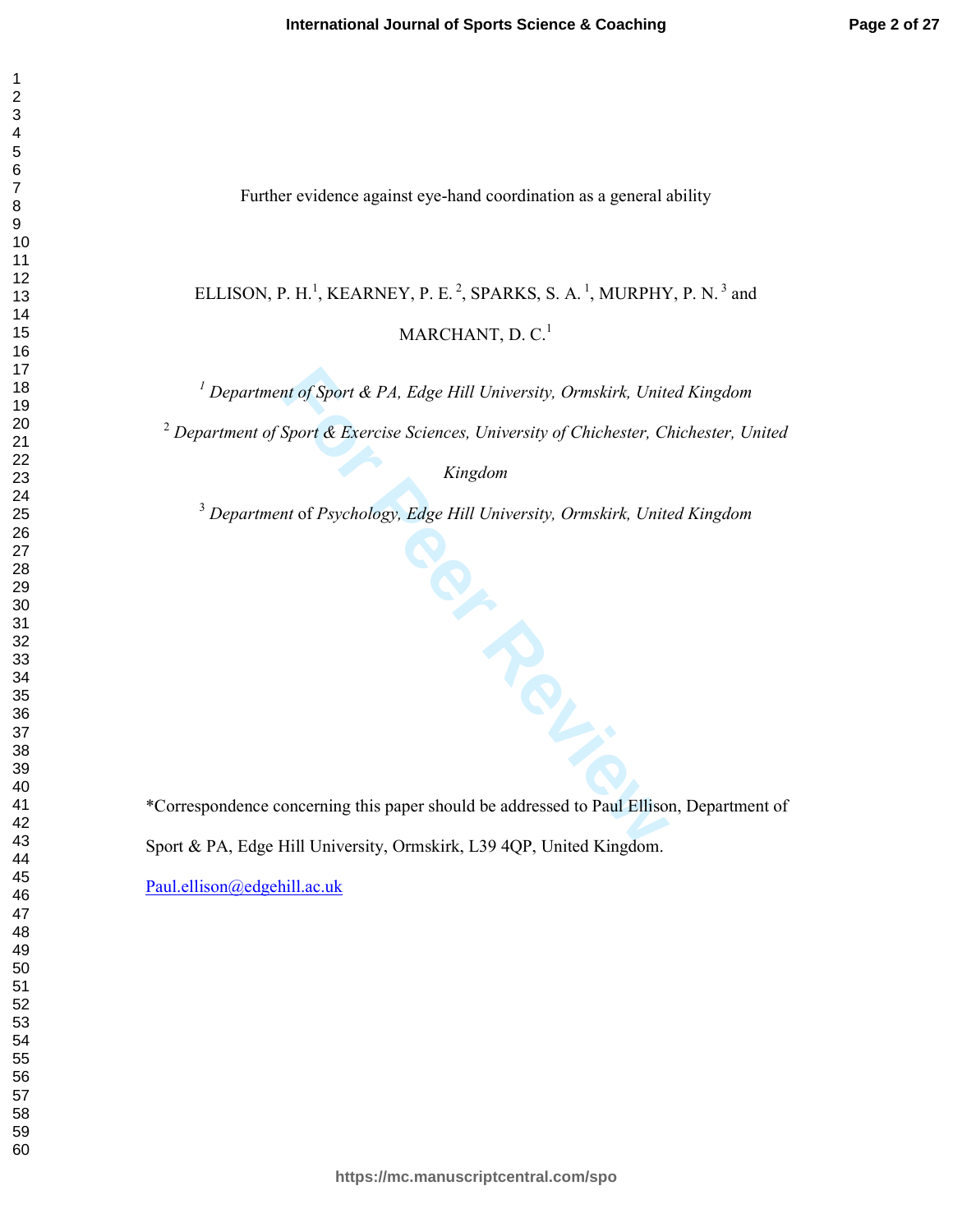| 1                                  |
|------------------------------------|
| $\overline{2}$                     |
|                                    |
|                                    |
|                                    |
| 34567、                             |
|                                    |
|                                    |
|                                    |
|                                    |
|                                    |
|                                    |
|                                    |
|                                    |
|                                    |
|                                    |
|                                    |
|                                    |
|                                    |
|                                    |
|                                    |
|                                    |
|                                    |
|                                    |
| . 89111111111112222222223333333333 |
|                                    |
|                                    |
|                                    |
|                                    |
|                                    |
|                                    |
|                                    |
|                                    |
|                                    |
|                                    |
|                                    |
|                                    |
|                                    |
|                                    |
|                                    |
|                                    |
|                                    |
| 39                                 |
|                                    |
| 40                                 |
| 41                                 |
| 4                                  |
| 43                                 |
| 44                                 |
| 45                                 |
| 46                                 |
| 47                                 |
|                                    |
| 48                                 |
| 49                                 |
| 50                                 |
| 51                                 |
| - .<br>52                          |
| 53                                 |
| 54                                 |
| 55                                 |
|                                    |
| 56<br>ć                            |
| 57                                 |
| 58                                 |
| 59                                 |

| 1 | Abstract |
|---|----------|
|---|----------|

estigation of what tasks share this common factor halso a lack of evidence investigating the interrelationess EHC using these devices. A number of different mon factor, could potentially underpin any range of nuli. Therefo A number of companies are marketing general eye hand coordination (EHC) training devices, which are purported to enhance performance on the device and in a sporting domain. An act comprising EHC involves the complex combination of a number of distinct functions and an investigation of what tasks share this common factor has not been completed. There is also a lack of evidence investigating the interrelationship between different tests to assess EHC using these devices. A number of different EHC abilities, rather than one common factor, could potentially underpin any range of tasks involving EHC and visual stimuli. Therefore, the present study investigated the theoretical assumption upon which such EHC training devices are based; that is, whether EHC is a general ability. Eighty-seven currently active sportspeople (age 18.6±0.9 years; 58 males and 29 females) completed four tests of EHC: three laboratory tasks (the Sports Vision 13 Trainer<sup>TM</sup>; Batak Pro<sup>TM</sup>; and Graded Pegboard) and a field task (wall catch test). Intercorrelations between the tasks ranged from weak to strong, but the percentage of shared variance was typically low. Overall, the results do not support the existence of a common EHC ability underpinning performance on general EHC training devices. Consequently, coaches and sport scientists should be aware that training on general EHC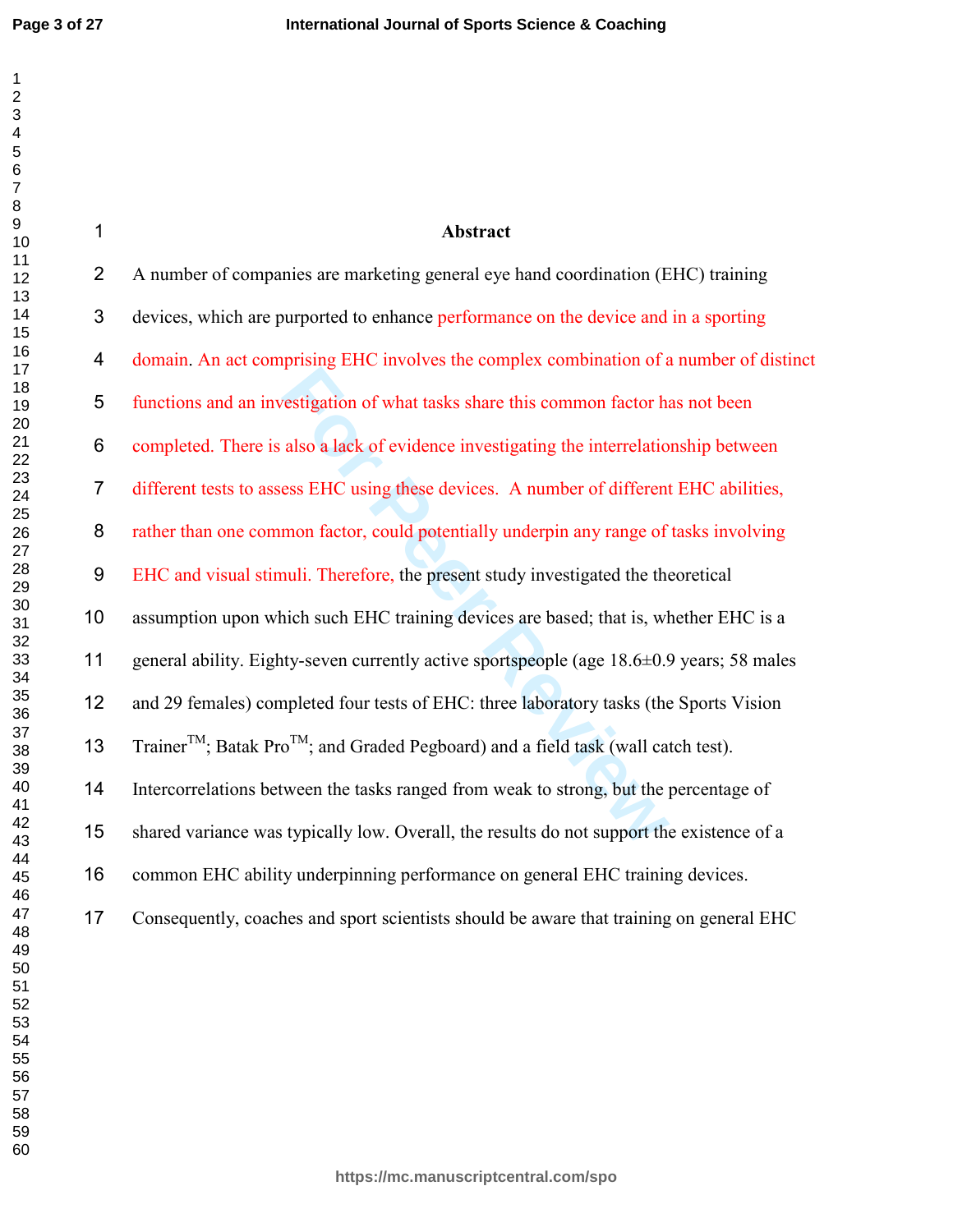For Falling, 18000 along, 5 and a<sub>questic</sub> experience, 9 Females, 19 Females, 19 Females, 19 Females, 19 Females, 19 Females, 1800 and a avenues pursued by teams in order to gain that adv IIs targeted by such programmes is training devices is unlikely to transfer to sporting performances. Instead, practitioners are encouraged to explore sport-specific assessment and training of EHC. Keywords: visuo-motor skills; motor ability; skill acquisition; eye-hand coordination The drive to excel in elite sport has seen teams and organizations exploring novel training practices to gain an advantage over their competitors. Visual training has been one of the most common avenues pursued by teams in order to gain that advantage (1, 2). One of the key visual skills targeted by such programmes is eye-hand coordination (EHC). EHC refers to the synchronization of the movements of the hands to visual stimuli (3), and has long been regarded as a key contributor to success in specific sports such as table tennis (4), and professions such as surgery (5). Stimulated by this popular opinion, a number of companies now market devices which they claim can be used to measure and enhance EHC (e.g., the Sports Vision Trainer™ (SVT™), Sports Vision Pty Ltd, Australia; Dynavision D2™, Dynavision International LLC, USA; Wayne Saccadic Fixator, Wayne Engineering, USA; Batak Pro™, Quotronics Limited, UK). An inherent assumption of EHC training devices is that a common factor underpins performances both on these devices and in the domain-specific skills (e.g., catching a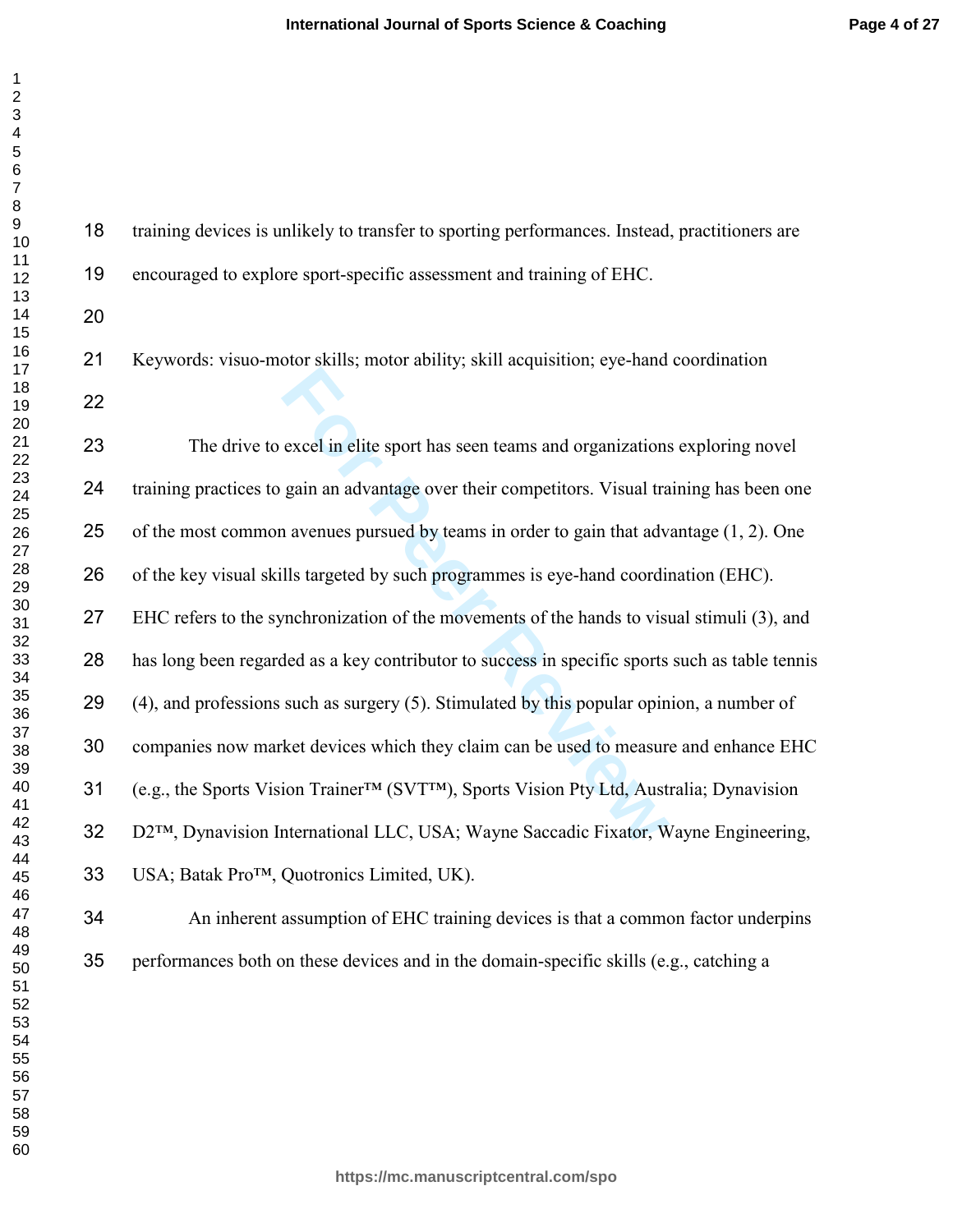| 36 | cricket ball). Within the motor learning literature, such common factors are termed "general       |
|----|----------------------------------------------------------------------------------------------------|
| 37 | motor abilities" $(5, 6)$ . One concern with the conceptualization of EHC as a general ability     |
| 38 | is that a rigorous analysis of what tasks share this common factor has not been completed.         |
| 39 | Such an analysis is required because any act of EHC involves the complex integration of a          |
| 40 | number of distinct functions, including visual detection of the target, focusing attention,        |
| 41 | perceptual identification, planning and programming the initial interceptive movement,             |
| 42 | potential online control of the steering of the limb towards the target, and the execution of      |
| 43 | the grasping/striking movement itself $(7)$ . Consequently, it is plausible that the wide range    |
| 44 | of tasks in which the hands are synchronized to visual stimuli are underpinned by a number         |
| 45 | of different EHC abilities, and not a single common factor.                                        |
| 46 | Such an interpretation is consistent with the dominant theory in relation to the                   |
| 47 | concept of ability: Henry's specificity hypothesis (8). In Henry's theory, abilities are the       |
| 48 | hypothetical basic unit of individual differences in performance. Abilities are said to be         |
| 49 | specific in the sense that the performance of any motor skill is based upon a very large           |
| 50 | number of independent abilities, with each skill drawing upon an almost unique                     |
| 51 | combination of abilities. Researchers have repeatedly supported Henry's prediction when            |
| 52 | investigating candidate general abilities such as balance or agility $(9-16)$ , and recent studies |
| 53 | of individual differences continue to support the specificity hypothesis $(17, 18)$ . Thus,        |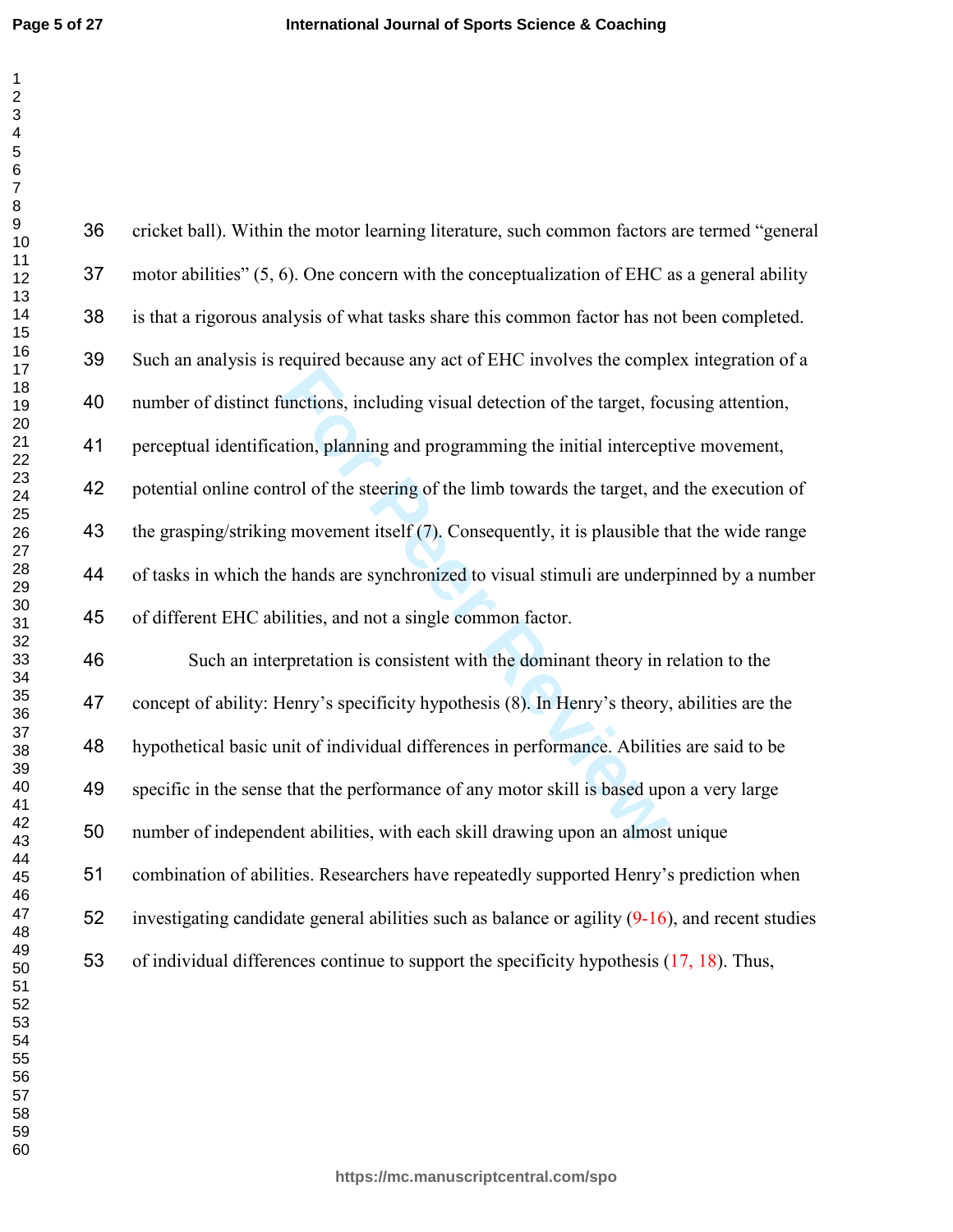although intuitively appealing, there are both theoretical and empirical reasons to doubt the existence of a general EHC ability that underpins both laboratory training devices and domain-specific skills.

**Examplemental and departmining the depending interaction** and training (1, 19). Furthermore, inspection of the research ising candidate for a general ability than balance or ating the existence of general EHC ability, a n Despite these theoretical and empirical arguments against the existence of broad general abilities, the popularity of devices for the assessment and training of general EHC 59 appears to be increasing  $(1, 19)$ . Furthermore, inspection of the research suggests that EHC may be a more promising candidate for a general ability than balance or agility. Although not directly investigating the existence of general EHC ability, a number of studies have compared performers of differing abilities on unpractised tests that involve EHC. For example, a wall catch test was found to discriminate between different levels of performers (20), and has been included as part of a national talent development programme in table tennis (4). Similar findings have been found in baseball (21), where high school players performed more poorly than college and professional players on a computerised test of EHC. Moreover, an EHC assessment amongst Dutch junior table tennis players aged 7–11 years significantly predicted future competition results (22). In both the studies of Faber et al. (20) and Klemish et al. (21), some findings were inconsistent with the existence of a common EHC ability. For example, while participants in the lowest skill group in both studies performed more poorly on all tests of EHC relative to higher-level performers, there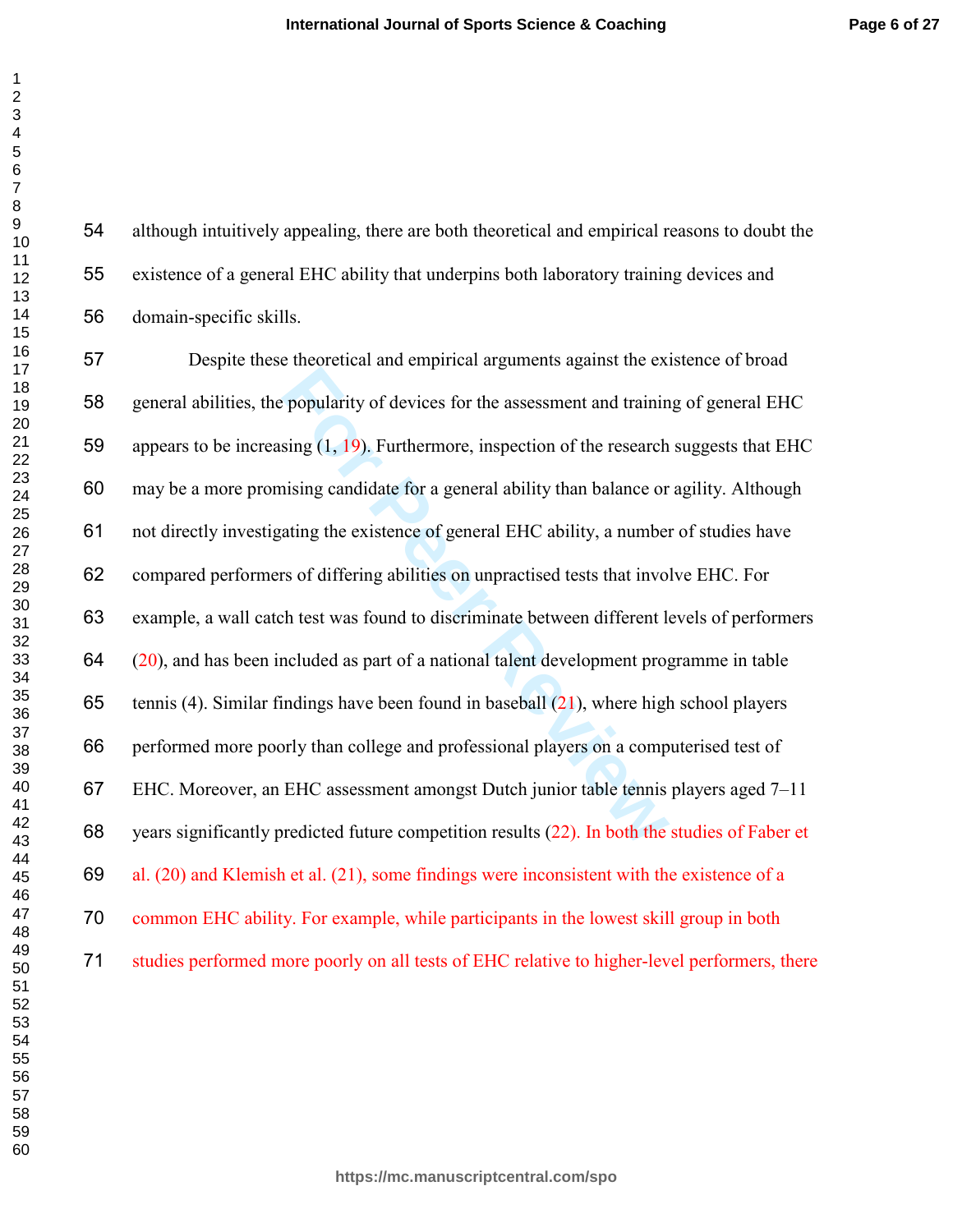| 72 | were no differences in performance between the intermediate and high skills groups. In         |
|----|------------------------------------------------------------------------------------------------|
| 73 | addition, within the study by Klemish and colleagues, the predicted differences between        |
| 74 | pitchers, whose playing position places a low demand on EHC, and hitters, whose playing        |
| 75 | position places a high demand on EHC, did not materialise (21). However, the comparison        |
| 76 | of performers of differing skill levels is a weaker test of the existence of a general ability |
| 77 | than experimental approaches (e.g. 11), as multiple factors typically contribute to            |
| 78 | attainment within a specific sport domain (23). Consequently, these studies suggest that       |
| 79 | while some findings are incongruent with the concept of general EHC ability, sufficient        |
| 80 | evidence exists to warrant further investigation in general EHC ability.                       |
| 81 | Comparing EHC performances across skill levels $(20, 21)$ is complicated by limited            |
| 82 | access to appropriate populations resulting in small sample sizes, and by the inability to     |
| 83 | control for intervening variables. A more direct assessment of whether an ability is general   |
| 84 | or specific involves the comparison of performances on a range of tasks which are              |
| 85 | hypothetically underpinned by the same ability $(10, 12, 14)$ . Using this direct approach,    |
| 86 | early factor analysis studies did identify an "Aiming" factor, analogous to EHC (24, 25).      |
| 87 | However, an important criticism of this literature is that most of the tasks used in these     |
| 88 | studies were highly similar paper and pencil measures (e.g., tracing different patterns).      |
| 89 | Partially addressing this concern, an investigation of a broader range of laboratory EHC       |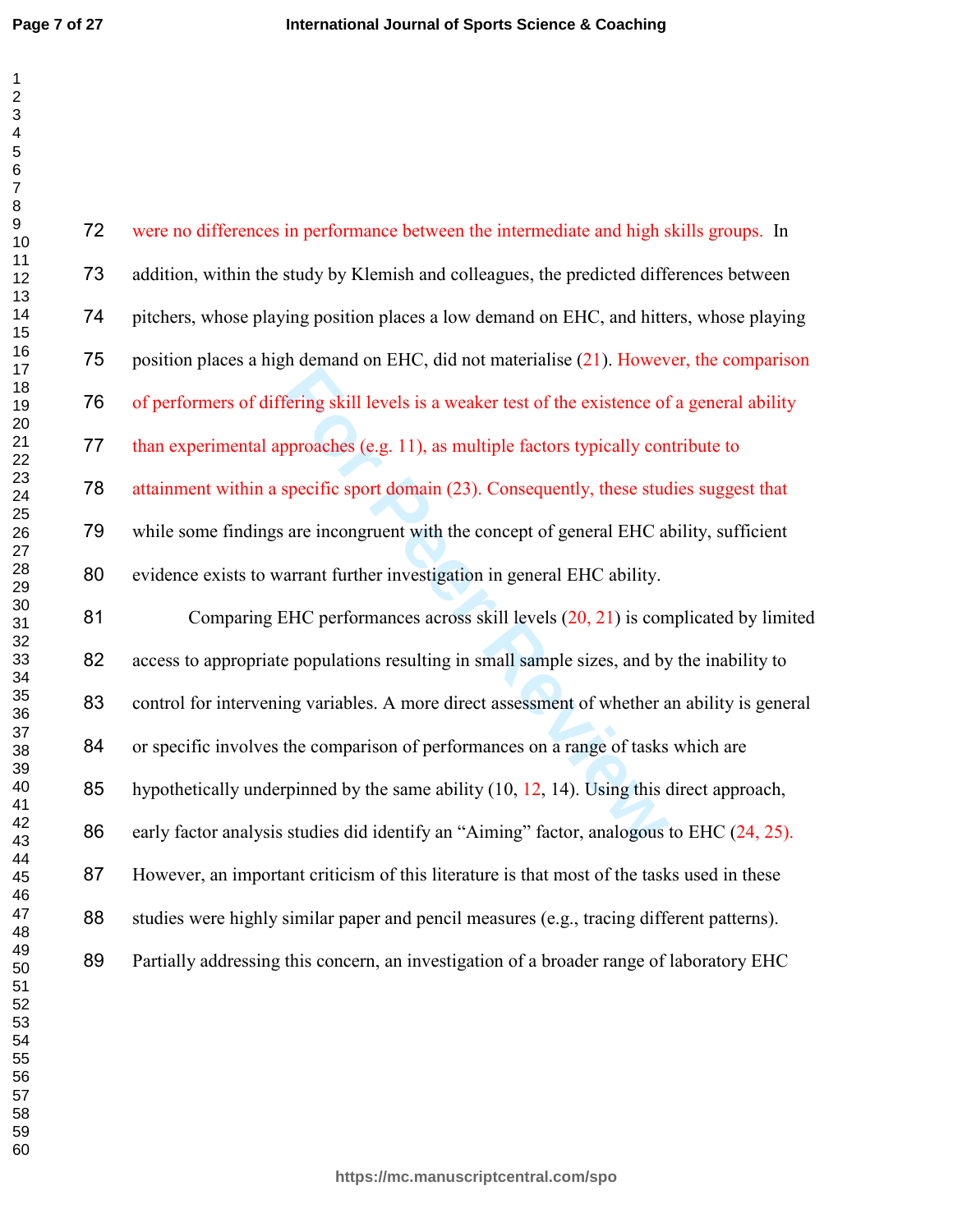| 90  | tasks found that performance on the Dynavision $D2^{TM}$ shared 31.4% of its variability with a   |
|-----|---------------------------------------------------------------------------------------------------|
| 91  | 30 second performance on a dominant hand pursuit rotor task, and 32.5% with a non-                |
| 92  | dominant hand performance (based on their reported Pearson Product Moment Correlation             |
| 93  | Coefficients) (19). The variability shared between the Dynavision device and the                  |
| 94  | Minnesota manual dexterity test was 40.9%. Thus, and in support of the findings of Faber          |
| 95  | and colleagues $(22)$ discussed earlier, these results from Vesia et al. $(19)$ offer preliminary |
| 96  | support for the concept of EHC as a general ability. However, replication and extension to        |
| 97  | include field tests of EHC is essential so that the scientific and applied communities may        |
| 98  | have confidence in their use of specific pieces of equipment, and their recommendations           |
| 99  | with respect to best practice $(26)$ . As such, this study investigated the interrelationship     |
| 100 | between different tests on a range of common commercial $(SVT^{TM}, Batak Pro^{TM}),$             |
| 101 | laboratory (Graded Pegboard) and field (wall catch test) assessments of EHC.                      |
| 102 | <b>Method</b>                                                                                     |
| 103 | <b>Participants</b>                                                                               |
| 104 | Eighty-seven sports participants (age $18.6 \pm 0.9$ years; male athletes n=58, female            |
| 105 | athletes n=29) volunteered for the study and provided written informed consent prior to           |
| 106 | testing. Participants were recruited by advertisements on the local Virtual Learning              |
| 107 | Environment. Inclusion criteria were: an age between 18 and 20 years and being an active          |
|     |                                                                                                   |
|     |                                                                                                   |
|     |                                                                                                   |

 $\mathbf{1}$  $\overline{2}$  $\overline{\mathbf{4}}$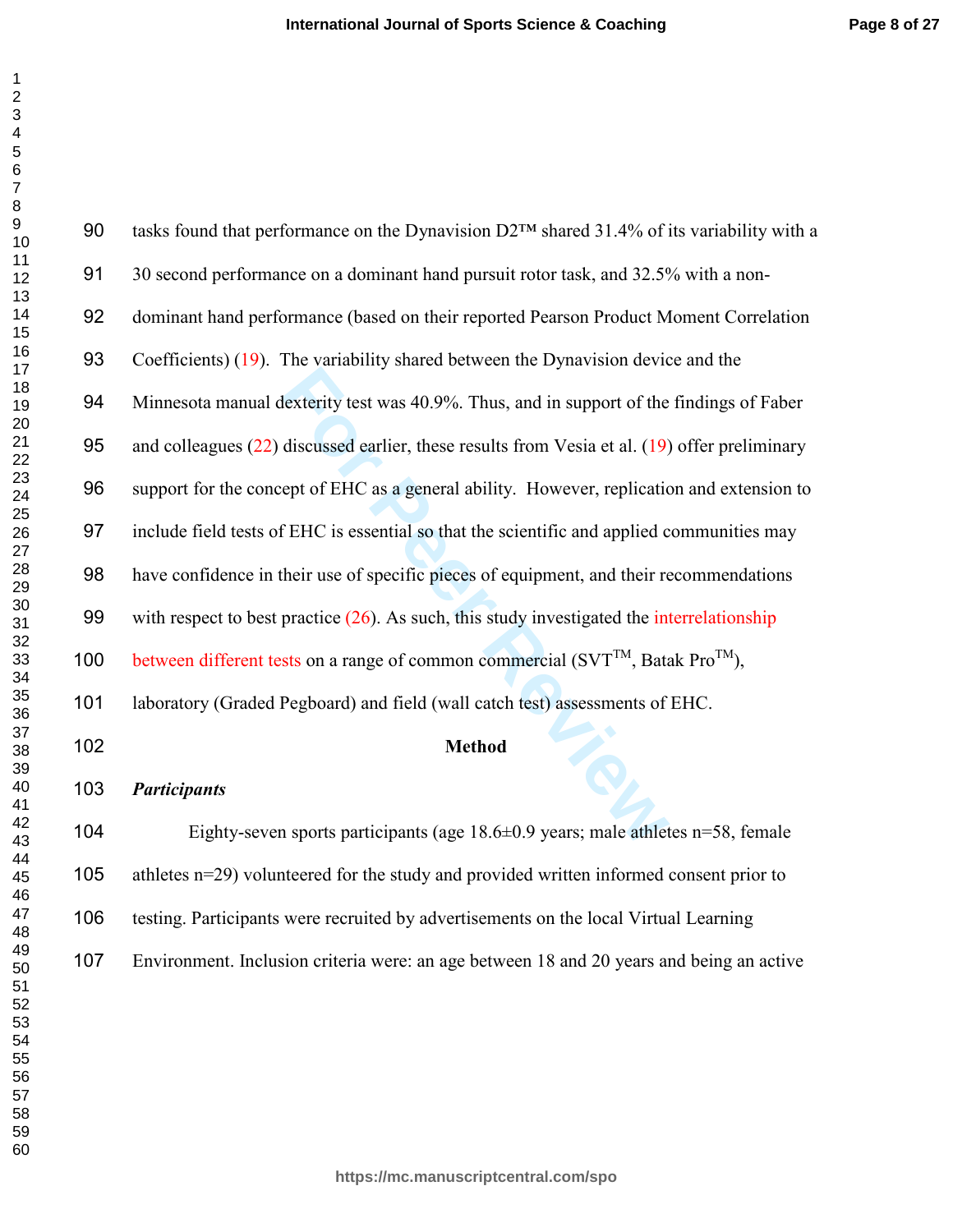$\mathbf 1$ 

For Persian and Praise proton integral in<br>the space of the spotter involviry is<br>imilar EHC responses (e.g. shuttlecock, puck), by cords winning. Football was the most commonly identified of the total sample). High level e participant of a sport. Players with injuries were excluded from the study. Full compliance of the Helsinki Convention were adhered to at all times. Participants had 5.7±4.2 year's 110 experience participating in organized sport, and currently trained for an average of 5.5 $\pm$ 4.8 hours per week in a variety of team and individual sports. With regard to their primary sport for participation, 72 participants (82.8%) identified a sport involving either a ball or an object requiring similar EHC responses (e.g. shuttlecock, puck), by contrast to sports such as gymnastics or swimming. Football was the most commonly identified sport (34 participants; 39.1% of the total sample). High level engagement in the identified sport was identified in terms of professional status, or representative selection for competitions at county, national or international level. Forty-five participants (51.7%) reported this level of engagement.

*Equipment* 

*Sport vision trainer (SVTTM )* 

121 Participants completed six trials using the wall mounted non-portable SVT<sup>TM</sup> 80 sensor pad (1.25 m x 1.25 m). A 20 target self-paced protocol was initiated in which targets were lit in a random sequence. The participant was instructed to successfully identify and 124 strike each stimulus before it changed position. Once a target is struck the  $SVT^{TM}$ programme immediately lights the next target. Due to the short duration of the task, the first two trials provided familiarisation, and the mean number of successful strikes for the final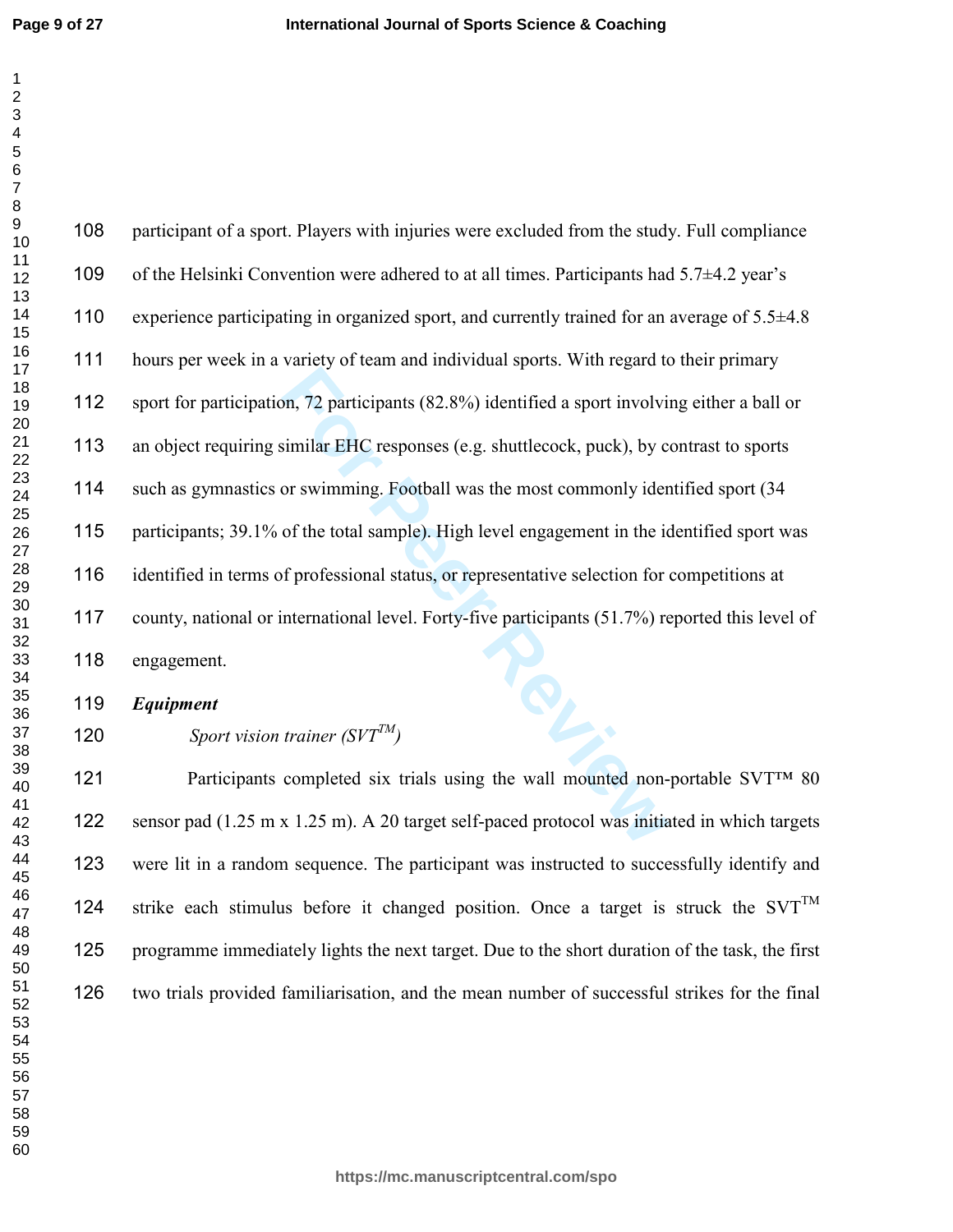$\mathbf{1}$ 

four trials was used for analysis. The SVT™ has previously demonstrated test-retest 128 reliability of  $4.76\%$ , 0.81, and  $r = 0.89$  for typical error CV, intraclass correlation coefficient (ICC) and Pearson's correlation coefficient respectively (27).

*Batak ProTM*

completed two 60-second trials using the Batak<br>elve polycarbonate high impact resistant and high ir<br>a strong tubular frame (2.08 m (width) x 0.95 n<br>cond self-paced protocol was initiated in which I<br>the participant was ins Participants completed two 60-second trials using the Batak Pro™ board. The board consists of twelve polycarbonate high impact resistant and high intensity LED cluster targets attached to a strong tubular frame (2.08 m (width) x 0.95 m (depth) x 1.95 m (height)). A 60 second self-paced protocol was initiated in which LEDs were lit in a random sequence. The participant was instructed to identify and strike each stimulus before 136 it changed position. Once a target is struck the Batak  $Pro^{TM}$  programme immediately lights 137 the next target. Due to the relatively long duration of the task in comparison to the SVT<sup>TM</sup>, the first trial provided familiarisation, and the number of successful strikes on the second 139 trial was used for analysis.

*Graded Pegboard* 

141 The Sammons Preston® Graded Pegboard Set (Patterson Companies Inc, UK) is a 30-hole pegboard consisting of a 305 mm x 255 mm wooden board and 30 pegs in five colours. Pegs range in height from 3.18 cm to 6.86 cm and 1.90 cm in diameter. Participants were seated at a table and presented with five rows of graded-height pegs.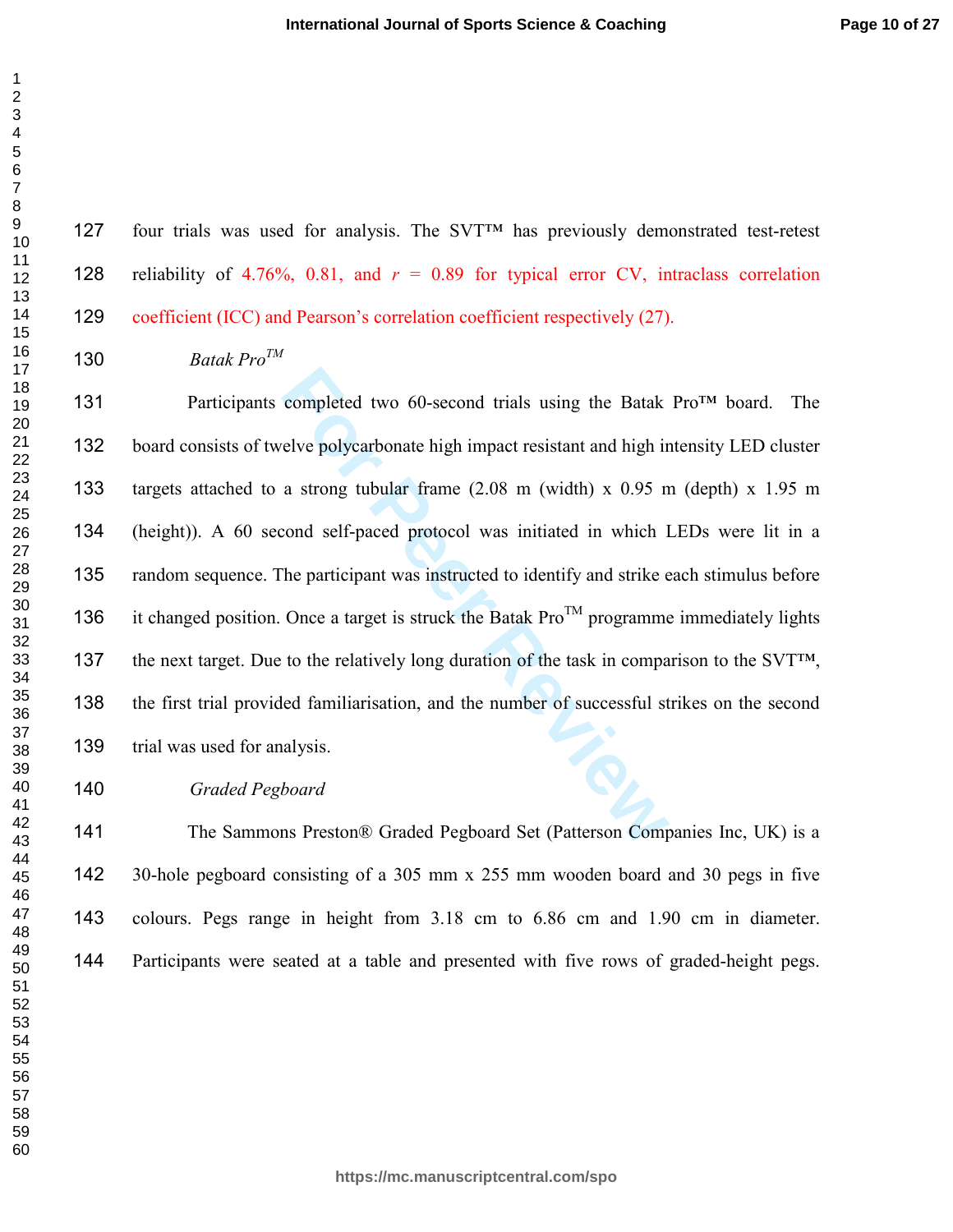Pegs were laid in a random order on the table prior to the board. The same time-keeper counted down "3, 2, 1, go" and the participant picked up one peg at a time and inserted them as quickly as possible into the board. Participants received one familiarisation trial using both hands. Completion times in seconds for three further (i.e. critical) trials were recorded for data analysis: right hand only, left hand only and both hands, with a 30 second rest period in-between trials. A researcher made note of the time to completion.

*Wall catch test* 

**EXECUTE:** The EXECUTE TO THE TERM (a) and set allysis: right hand only, left hand only and both hand<br>en trials. A researcher made note of the time to compose<br>stood with feet parallel and shoulder width apart behead.<br>II. A Participants stood with feet parallel and shoulder width apart behind a line marked 2 m from a solid wall. A bucket of tennis balls were available directly in front of the participant and a ball was held in the dominant hand. A time-keeper counted down "3, 2, 1, go" at which point the ball was thrown underarm off the wall and the return was caught in their opposing hand. The participant then continued to throw and catch the ball in alternative hands for 30 seconds. If a ball was dropped participants were instructed to reach into the bucket of balls and to continue the test as quickly as possible. Feet remained behind the line at all times and catches were made one handed. Only caught balls were recorded; i.e., any returns trapped against the body did not count. Participants were given the 161 command "stop" after 30 seconds. A second researcher recorded the number of successful catches. Participants received one familiarisation trial, followed by two critical trials, with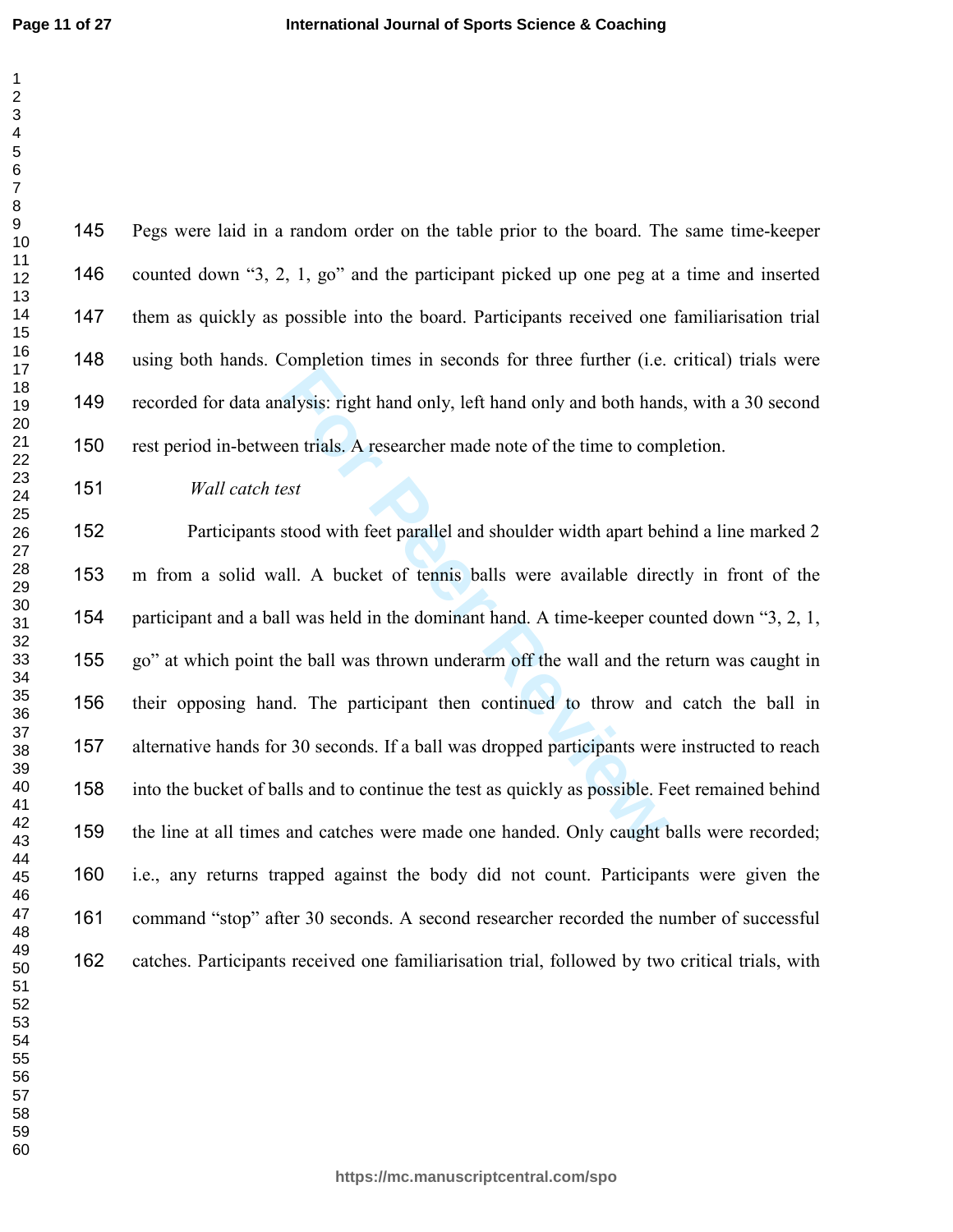30 seconds rest between trials. The mean number of successful catches for the two critical trials was used for data analysis. This type of test has been shown to elicit valid and reproducible results in table tennis (4) showing an ICC of 0.88 and smallest detectable differences (SDD) of 0.8 m (*p* < 0.001).

*Procedure* 

**For Example 1988**<br>
For Englanding and the Institutional I<br>
For Pauli number SPA-REC-2012-007). All tests were contrast attended one testing session lasting approxima<br>
Iministered all the tests. The order of the four tests All experimental procedures were approved by the Institutional Ethics committee prior to testing (approval number SPA-REC-2012-007). All tests were conducted in the morning and participants attended one testing session lasting approximately one hour. The same investigator administered all the tests. The order of the four tests was randomised for 172 the participants using playing cards. Participants that wore refractive correction to play sport were tested whilst wearing their current prescription. The ambient light in the room was carefully controlled and set at 420 Lux (22) using a Lux light meter (CEM DT-1300, Shenzhen, China).

All participants received a demonstration and standardised explanation of all tasks before testing. Some studies recommend familiarisation trials as strategies to prevent any 178 presence of learning curves for the collection of EHC data (27-29). To the authors knowledge there are currently no validated/published protocols to eliminate familiarisation

180 for the Graded Pegboard or Batak Pro™ tasks. Therefore, performances on the first trial of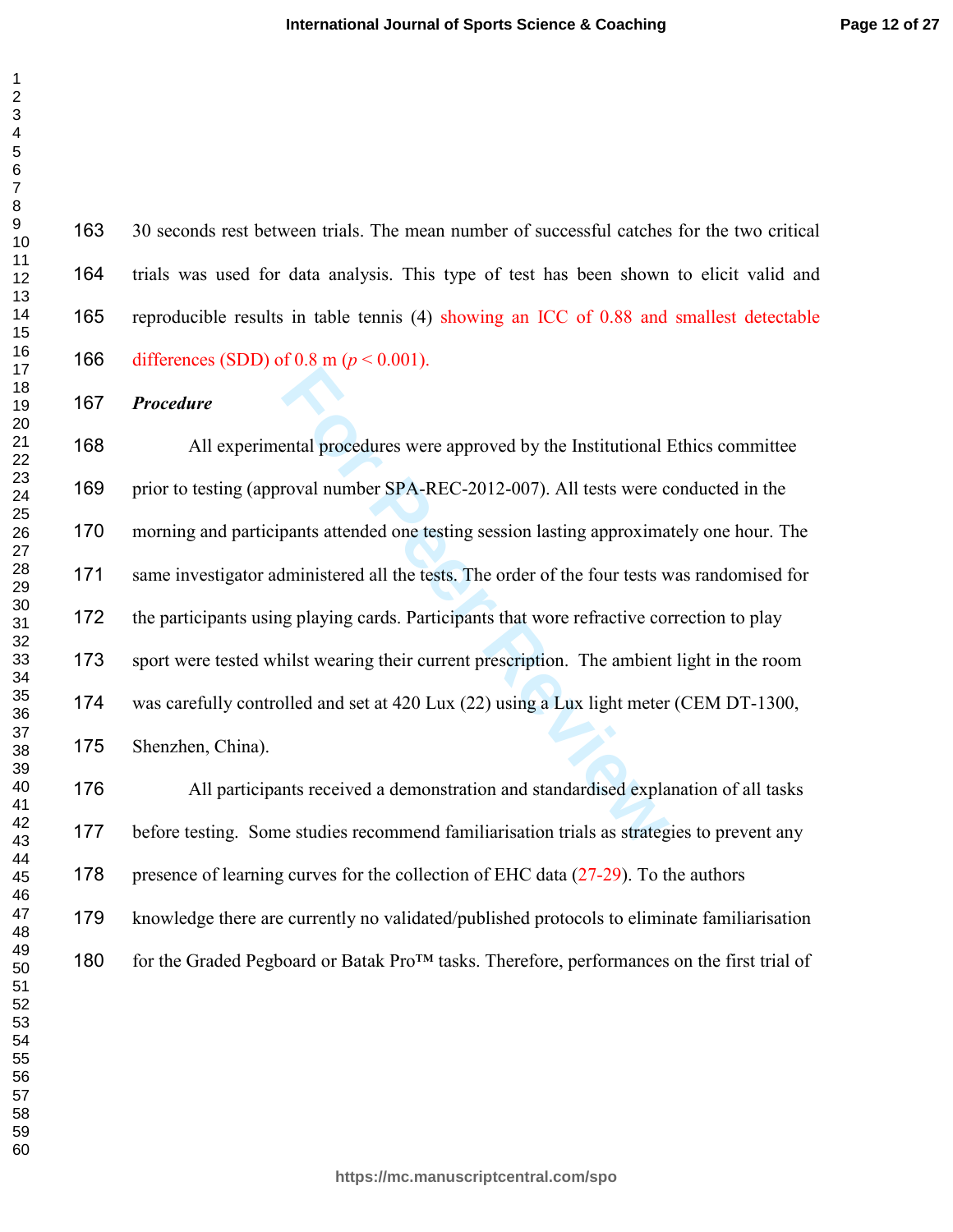$\mathbf 1$ 

181 each task (the first two trials in the case of the short duration  $SVT^{TM}$  task) were regarded as

familiarisation, and the mean performances on the remaining trials were analysed.

## *Statistical Analysis*

umber of hits per second on each task represented<br>
moment correlation analysis was used to determin<br>
HC tasks (SVT<sup>TM</sup>, Batak Pro<sup>TM</sup>, wall catch test, and<br>
cient above 0.10 represented a weak association, abc<br>
ion, and a Results for all four tasks were converted into a standardised "hits per second" score, such that a higher number of hits per second on each task represented better performance. A Pearson product-moment correlation analysis was used to determine the relationships between the four EHC tasks (SVT™, Batak Pro™, wall catch test, and Graded Pegboard). A correlation coefficient above 0.10 represented a weak association, above 0.30 represented a moderate association, and above 0.50 represented a strong association between the tests (30). The proportion of variance shared between two tests was calculated as the square of 191 their bivariate correlation coefficient  $r^2$ . A criterion alpha level of  $p < 0.05$  was used to determine statistical significance. All statistical procedures were conducted using SPSS v22 statistical software (IBM, Chicago, USA).

### **Results**

Table 1 summarises the raw performance scores for the four tests administered.

*Insert Table 1 about here*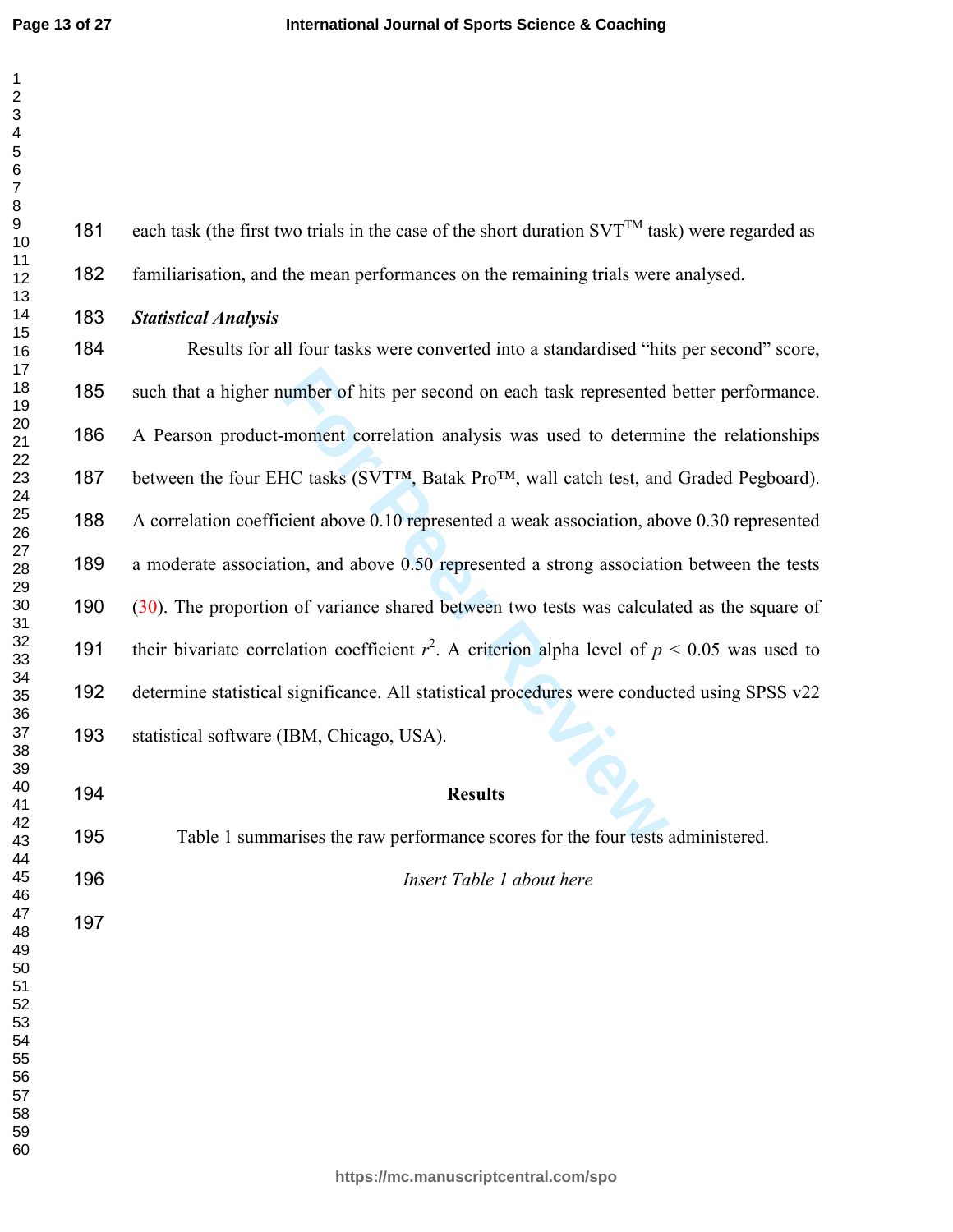| 1                                            |  |
|----------------------------------------------|--|
| 2                                            |  |
|                                              |  |
|                                              |  |
|                                              |  |
|                                              |  |
|                                              |  |
|                                              |  |
|                                              |  |
|                                              |  |
|                                              |  |
|                                              |  |
|                                              |  |
|                                              |  |
|                                              |  |
|                                              |  |
|                                              |  |
|                                              |  |
| 34567891011234156783.                        |  |
| ر<br>19<br>20                                |  |
|                                              |  |
|                                              |  |
| -<br>21<br>-<br>2234562728                   |  |
|                                              |  |
|                                              |  |
|                                              |  |
|                                              |  |
|                                              |  |
|                                              |  |
| 29                                           |  |
| $\frac{1}{2}$                                |  |
|                                              |  |
|                                              |  |
|                                              |  |
|                                              |  |
|                                              |  |
|                                              |  |
|                                              |  |
|                                              |  |
| 31<br>32<br>33<br>34<br>35<br>36<br>37<br>38 |  |
|                                              |  |
| 40                                           |  |
| 41                                           |  |
| 4                                            |  |
| 43<br>ś                                      |  |
| 44                                           |  |
| 45                                           |  |
| 46                                           |  |
| 47                                           |  |
| 48                                           |  |
| 49                                           |  |
| 50                                           |  |
| 51                                           |  |
| -<br>52                                      |  |
| E<br>X<br>3                                  |  |
| 54                                           |  |
| 55                                           |  |
| 56<br>ì                                      |  |
| 57                                           |  |
|                                              |  |
| 58                                           |  |
| 59                                           |  |
| 60                                           |  |

| 198 | Table 2 provides a summary of the analyses based upon the standardised scores for                                    |
|-----|----------------------------------------------------------------------------------------------------------------------|
| 199 | each task. Four correlations were identified as statistically significant, but only two were of                      |
| 200 | moderate or greater strength. The strongest correlation in Table 2 was observed between                              |
| 201 | the Batak Pro <sup>TM</sup> and the SVT <sup>TM</sup> ( $r^2$ = 29%), whilst with regard to the confidence intervals |
| 202 | shown, for the lower limit $r^2 = 14.1\%$ and for the upper limit $r^2 = 45.7\%$ . A moderate                        |
| 203 | correlation was observed between the Batak Pro <sup>TM</sup> and the wall catch test ( $r^2 = 12\%$ ), with          |
| 204 | $r^2$ = 2.76% for the lower limit and $r^2$ = 26.6% for the upper limit. The remaining four                          |
| 205 | intercorrelations were weak with none of the $r^2$ values for shared variance shown in Table 3                       |
| 206 | exceeding those already reported.                                                                                    |
| 207 | [Table $2 & 3$ about here]                                                                                           |
| 208 | <b>Discussion</b>                                                                                                    |
| 209 | Relationships between performances on four tests of EHC were examined to                                             |
| 210 | evaluate whether a general EHC ability underpinned performance on these tests.                                       |
| 211 | Identifying whether EHC is a general ability has important implications for coaches and                              |
| 212 | sport scientists designing training programmes for athletes. Consistent with the majority of                         |
|     |                                                                                                                      |

| 207 | [Table 2 $\&$ 3 about here |
|-----|----------------------------|
| 208 | <b>Discussion</b>          |

Relationships between performances on four tests of EHC were examined to evaluate whether a general EHC ability underpinned performance on these tests. Identifying whether EHC is a general ability has important implications for coaches and sport scientists designing training programmes for athletes. Consistent with the majority of research on general motor ability (12, 13, 14) and Henry's specificity hypothesis (8), intercorrelations between performances on the four tasks were mostly weak. Only the 215 correlation between the SVT<sup>TM</sup> and the Batak Pro<sup>TM</sup> could be categorised as strong, and it should be noted that these two tests utilise highly similar procedures, differing only in the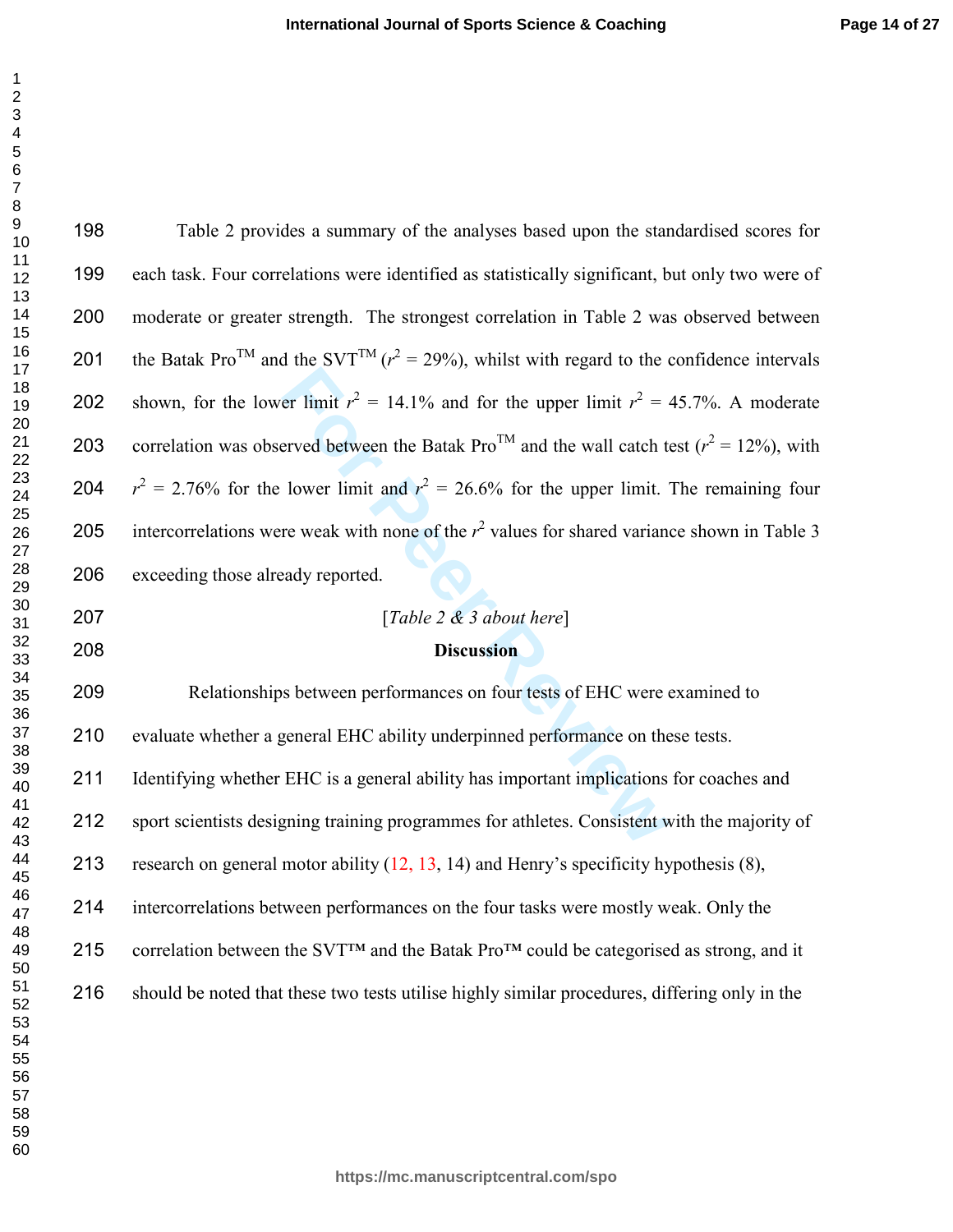number and location of targets to be hit. Overall, therefore, the results cast doubt over the existence of a general EHC ability underpinning performance on the selected generic EHC training devices. Consequently, these findings question the rationale for generic EHC 220 training devices.

**Follow Sy weak correlations observed within the current studes** gs of Vesia et al. (19). Given the similarity in age, everience with the tests of the participants in the curre results may be due to some difference in the The generally weak correlations observed within the current study are somewhat at 222 odds with the findings of Vesia et al. (19). Given the similarity in age, educational background and experience with the tests of the participants in the current study and that of Vesia, the differing results may be due to some difference in the protocol of the testing. 225 The obvious difference is in the use of the Dynavision<sup>TM</sup> within Vesia et al.'s experiment, 226 compared to the SVT<sup>TM</sup> and Batak Pro<sup>TM</sup> within the current experiment. However, all three 227 devices operate on the same principles of reaching for randomly presented targets, with differences in the size, number (8-80) and location of potential targets between models. 229 Alternatively, the different findings may be due to the tasks used by Vesia et al. (19) being, 230 for the most part, of longer duration than the tasks used in the current study. That said, it is not clear why differences in task duration would influence the relationship between performances on differing tests of EHC.

The general lack of association between tasks is consistent with Henry's theory of

specific motor abilities (8). According to this theory, small differences between test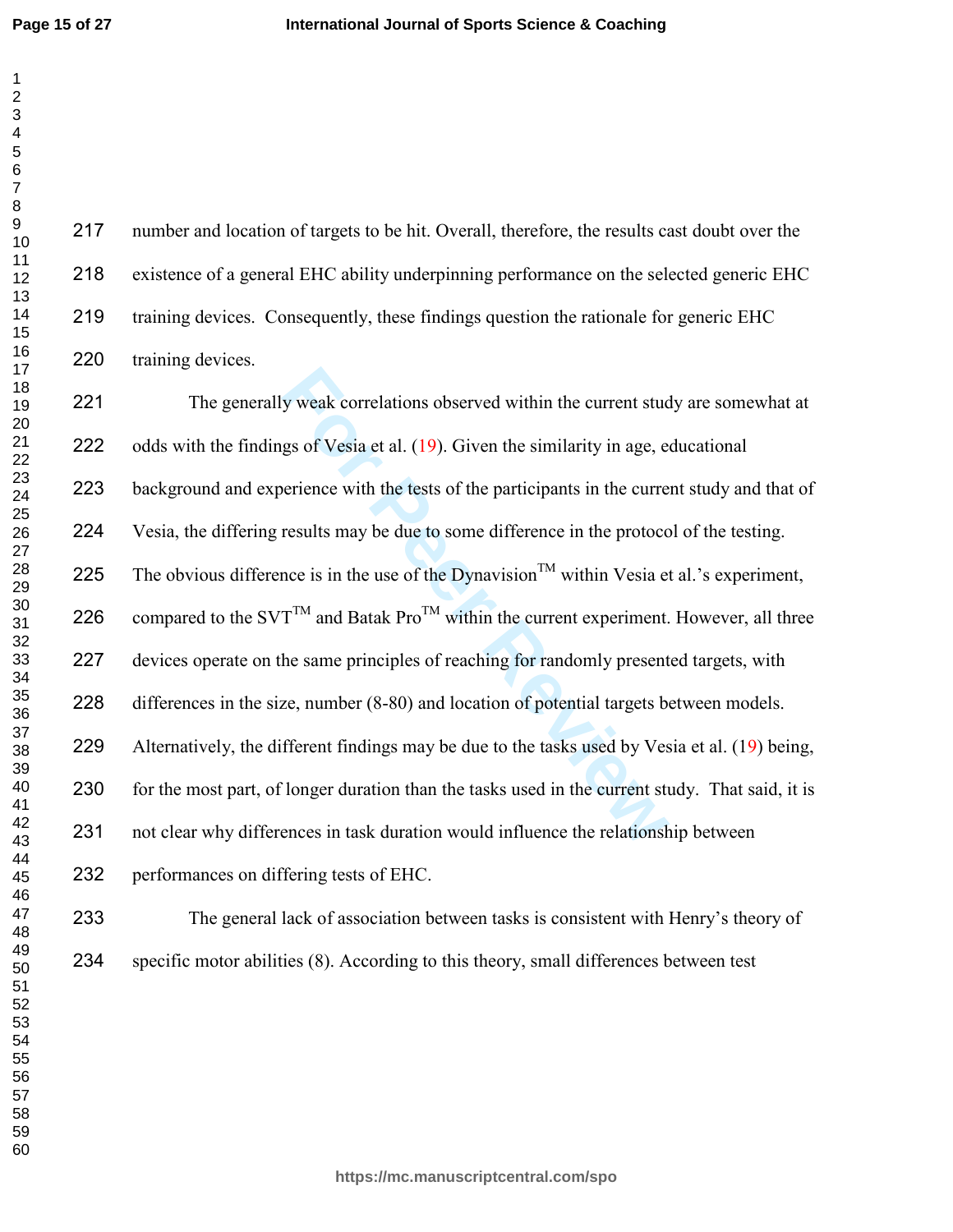| 235 | demands have potentially large effects on performance due to the specificity of what is                       |
|-----|---------------------------------------------------------------------------------------------------------------|
| 236 | learned with practice. For example, among the studied tasks, the pegboard places a greater                    |
| 237 | demand on accuracy of fine motor actions compared to performance on the Batak $Pro^{TM}$ .                    |
| 238 | The Batak Pro <sup>TM</sup> involves greater use of peripheral vision compared to the SVT <sup>TM</sup> . The |
| 239 | $SVT^{TM}$ presents a discrete, static stimulus, whereas the wall catch test requires the tracking            |
| 240 | and interception of a dynamic stimulus, although it should be noted that the wall catch test                  |
| 241 | does not replicate a game situation and is not necessarily sport specific. Any of these                       |
| 242 | differences may be responsible for the relative lack of association observed between tasks.                   |
| 243 | Some limitations of this study need to be acknowledged when interpreting the                                  |
| 244 | results. The use of a typical sample of healthy young adults means data may not transfer to                   |
| 245 | other populations (e.g. individuals with cognitive and physical impairments), athletic                        |
| 246 | populations (e.g. elite sport) or sports. For example, the assessment might lose its strength                 |
| 247 | in a larger homogenous sample with an elite population regarding perceptual-motor skills.                     |
| 248 | In addition, the present study identified and examined four EHC tests, but it should be                       |
| 249 | recognised that other tests and devices are available purporting to measure EHC which                         |
| 250 | could be included in future. This is important as the general lack of association between all                 |
| 251 | the EHC tests may cast some doubt over the actual measures used as they all involve some                      |
| 252 | variations of movement coordination.                                                                          |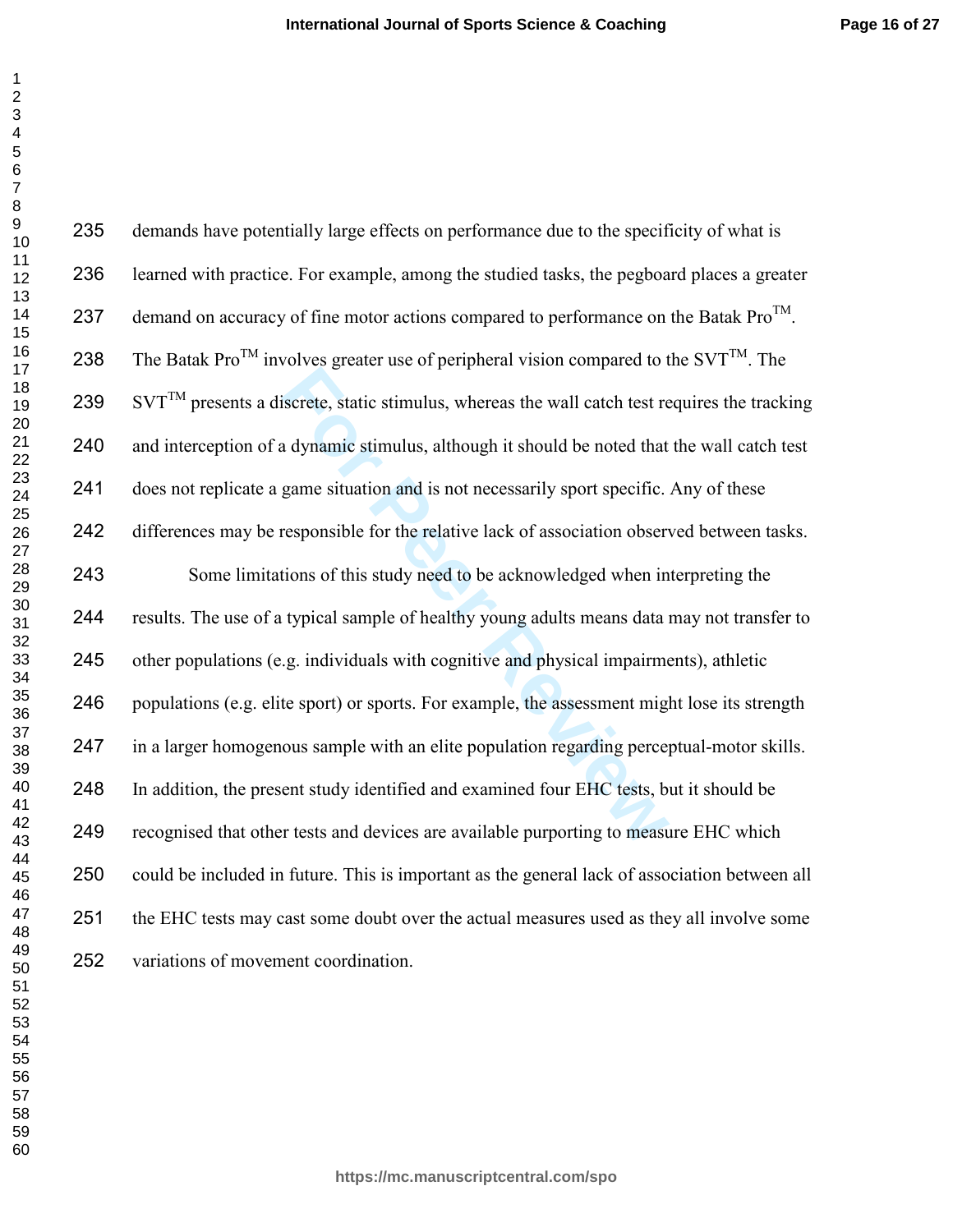| 1                                    |
|--------------------------------------|
| 2                                    |
|                                      |
|                                      |
|                                      |
| 34567                                |
|                                      |
|                                      |
|                                      |
|                                      |
|                                      |
|                                      |
|                                      |
|                                      |
| 891011213141516178                   |
|                                      |
|                                      |
|                                      |
|                                      |
|                                      |
| - 19<br>20<br>-                      |
|                                      |
|                                      |
|                                      |
| $123456789$                          |
|                                      |
|                                      |
|                                      |
|                                      |
|                                      |
|                                      |
| $30$ 31 $32$ 33 $34$ 35 $36$ 37 $38$ |
|                                      |
|                                      |
|                                      |
|                                      |
|                                      |
|                                      |
|                                      |
|                                      |
| .<br>39                              |
| 40                                   |
|                                      |
| 41                                   |
| 4:                                   |
| 43                                   |
| 44                                   |
| 45                                   |
| 46                                   |
| 47                                   |
| 48                                   |
| 49                                   |
| 50                                   |
| 51                                   |
| ۔<br>52<br>$\overline{ }$            |
| Ę<br>53                              |
| 54                                   |
| 55                                   |
|                                      |
| 56<br>ć                              |
| 57                                   |
| 58                                   |
| 59<br>ϡ                              |

attention, and the planning, execution and monitorir<br>ent (6). Furthermore, each of these operations are co<br>different brain structures (6). If EHC is viewed as th<br>ple sub-processes, then it is logical that measures of<br>ns in While the present findings reject the existence of a general factor underpinning performance on the examined general EHC training devices, it is not possible to discount the existence of a general EHC ability altogether. Any act of EHC involves the complex integration of a number of distinct functions relating to the identification and tracking of a target, allocation of attention, and the planning, execution and monitoring of the interceptive movement (6). Furthermore, each of these operations are controlled by neural networks located in different brain structures (6). If EHC is viewed as the coordinated functioning of multiple sub-processes, then it is logical that measures of EHC ability are sensitive to variations in the task such as stimulus (e.g., static versus dynamic, the need for peripheral v central vision, etc.) or response features (e.g., gross versus fine motor control). According to this conceptualisation of EHC, transfer from basic laboratory tests of EHC to sporting tasks is predicted to be minimal unless the majority of neural processes are shared. Future research is required to confirm whether such shared processes are responsible for the identified relationship between performance on the wall catch test and table tennis performance (22).

In summary, this study has provided further evidence against EHC as a general ability. Consequently, and in contrast to the claims published by manufacturers,

improvements on EHC training devices are unlikely to transfer directly to enhanced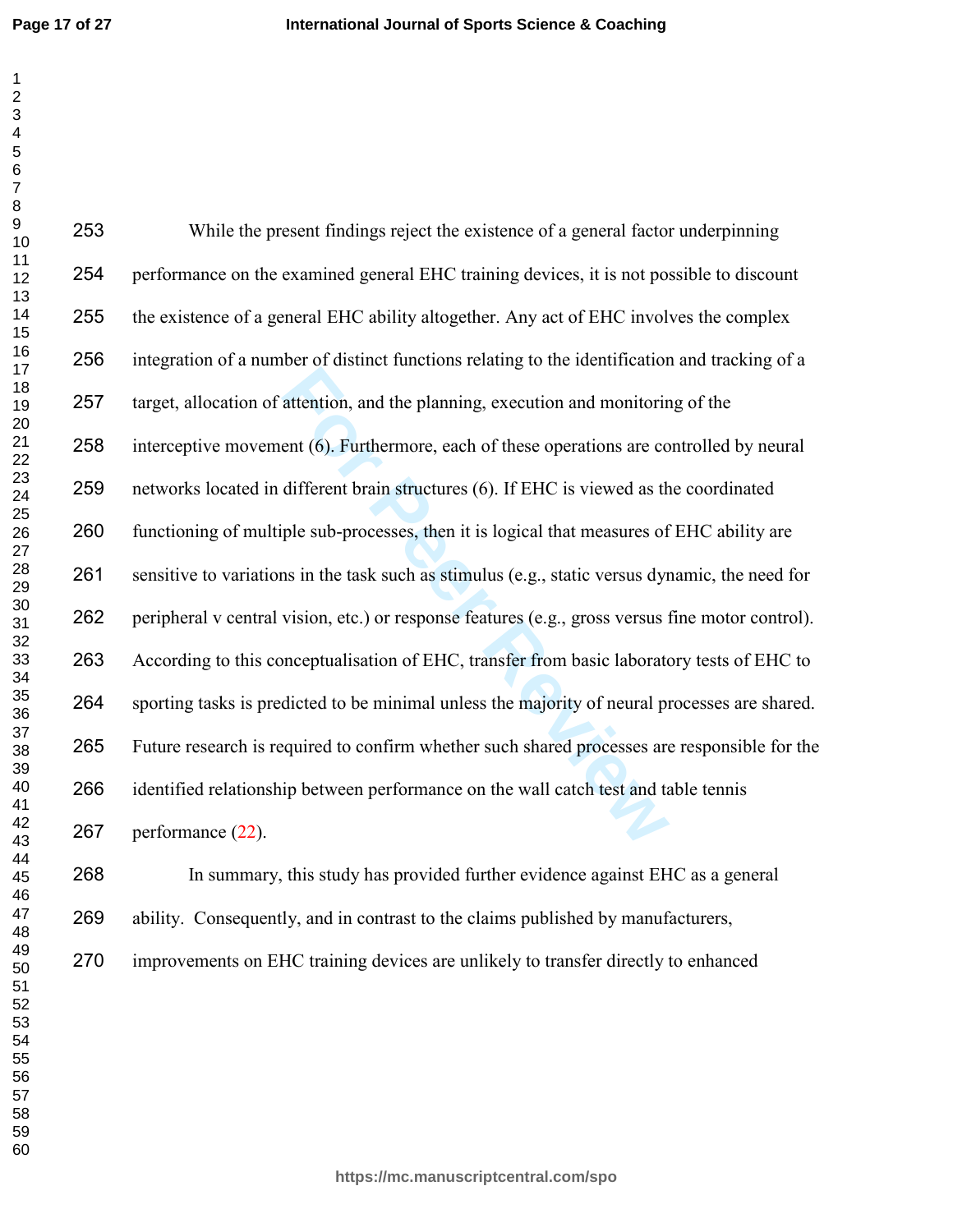encouraged to explore sport-specific assessment and training of EHC.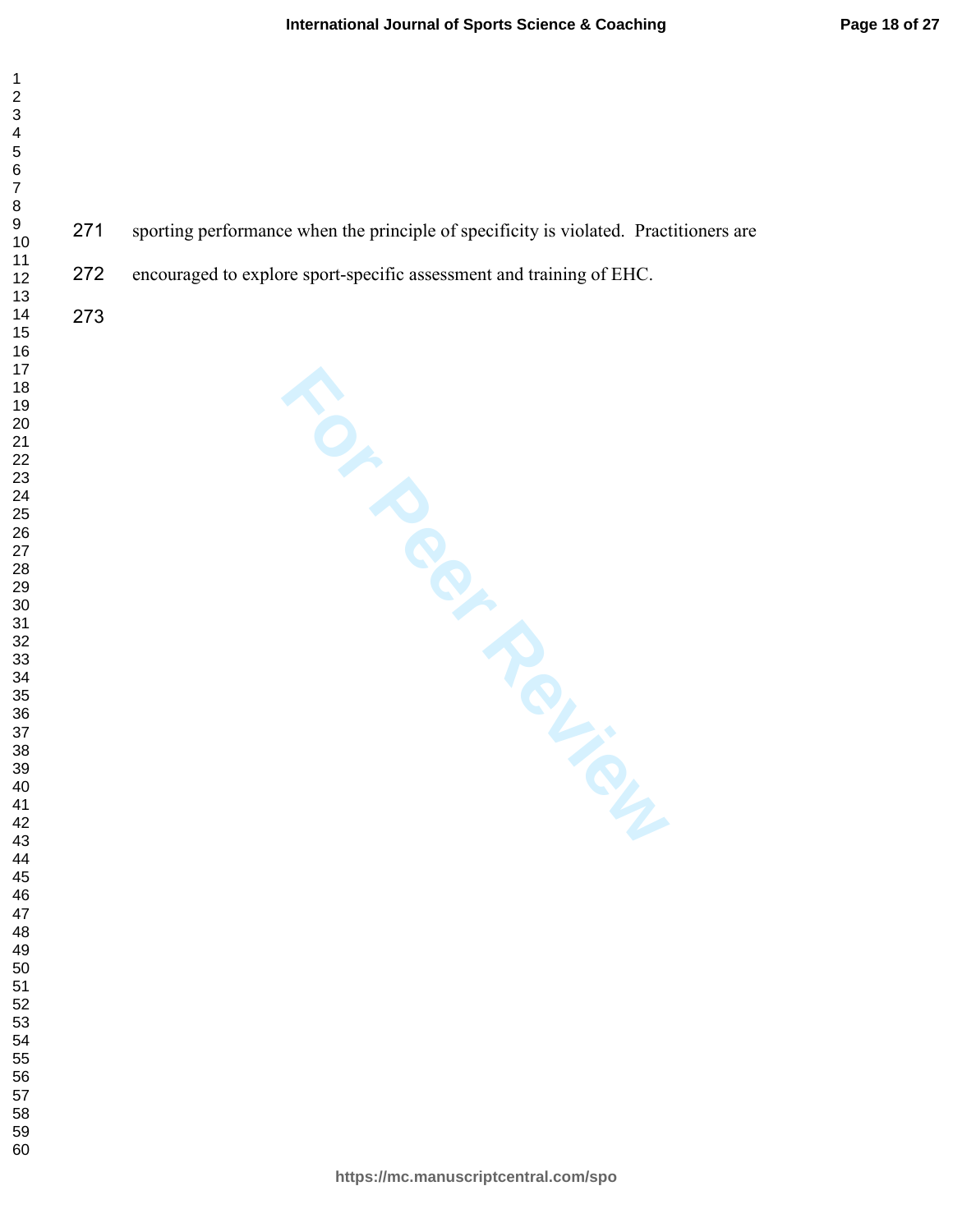$\mathbf{1}$  $\overline{2}$ 

| 4                                                        |     |                                                                                           |
|----------------------------------------------------------|-----|-------------------------------------------------------------------------------------------|
| 5<br>6                                                   |     |                                                                                           |
| $\boldsymbol{7}$                                         |     |                                                                                           |
| $\bf 8$<br>9<br>10                                       | 274 | <b>References</b>                                                                         |
| 11<br>12                                                 | 275 | Appelbaum LG, Erickson G. Sports vision training: A review of the state-of-the-art<br>1.  |
| 13<br>14<br>15                                           | 276 | in digital training techniques. International Review of Sport and Exercise Psychology.    |
| 16<br>17<br>18                                           | 277 | $2016:1 - 30.$                                                                            |
| 19<br>20                                                 | 278 | Clark JF, Ellis JK, Bench J, Khoury J, Graman P. High-performance vision training<br>2.   |
| 21<br>22<br>23                                           | 279 | improves batting statistics for University of Cincinnati baseball players. PLoS One.      |
| 24<br>25<br>26                                           | 280 | 2012;7:e29109.                                                                            |
| 27<br>28                                                 | 281 | 3.<br>Erickson GB. Sports vision: Vision care for the enhancement of sports performance.  |
| 29<br>30<br>31<br>32                                     | 282 | St. Louis, MO: Butterworth-Heinemann; 2007.                                               |
| 33<br>34                                                 | 283 | Faber IR, Nijhuis-Van Der Sanden MWG, Elferink-Gemser MT, Oosterveld F, G.J.<br>4.        |
| 35<br>36                                                 | 284 | The Dutch motor skills assessment as tool for talent development in table tennis: a       |
| 37<br>38<br>39<br>40                                     | 285 | reproducibility and validity study. J Sports Sci. 2015;33:1149–58.                        |
| 41<br>42                                                 | 286 | Tansley P, Kakar S, Withey S, Butler P. Visuospatial and technical ability in the<br>5.   |
| 43<br>44<br>45                                           | 287 | selection and assessment of higher surgical trainees in the London deanery. Annals of the |
| 46<br>47<br>48                                           | 288 | Royal College of Surgeons of England. 2007;89:591-5.                                      |
| 49<br>50                                                 | 289 | McMorris T. Acquisition & performance of sports skills. 2nd ed. Chichester: Wiley;<br>6.  |
| 51<br>52<br>53<br>54<br>55<br>56<br>57<br>58<br>59<br>60 | 290 | 2014.                                                                                     |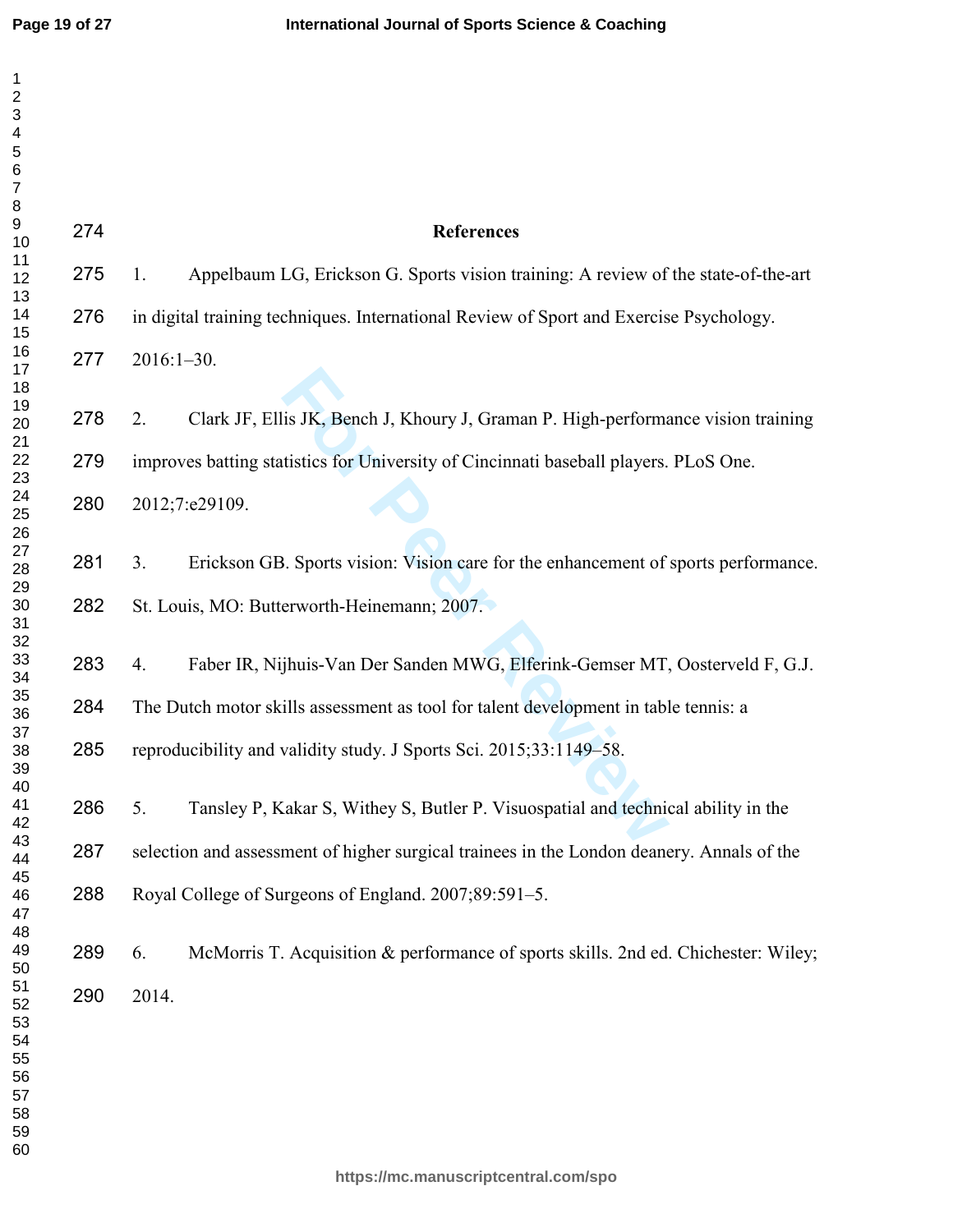| 291 | 7.  | Paillard J. Basic neurophysiological structures of eye-hand coordination. In: Bard C,     |
|-----|-----|-------------------------------------------------------------------------------------------|
| 292 |     | Fleury M, Hay L, editors. Development of eye-hand coordination across the life span.      |
| 293 |     | Columbia, South Carolina: University of South Carolina Press; 1990. p. 26-74.             |
| 294 | 8.  | Henry FM. Specificity vs. generality in learning motor skill. In: Brown RC, Kenyon        |
| 295 |     | GS, editors. Classical Studies on Physical Activity. Englewood Cliffs: Prentice-Hall Inc; |
| 296 |     | 1968. p. 328-31.                                                                          |
| 297 | 9.  | Bachman JC. Specificity vs. Generality in Learning and Performing Two Large               |
| 298 |     | Muscle Motor Tasks. Research Quarterly. 1961;32:3-10.                                     |
| 299 | 10. | Drowatzky JN, Zuccato FC. Interrelationships between selected measures of static          |
| 300 |     | and dynamic balance. Research Quarterly. 1967;38:509-10.                                  |
| 301 | 11. | Giboin LS, Gruber M, Kramer A. Task-specificity of balance training. Human                |
| 302 |     | Movement Science. 2015;22-31-44.                                                          |
| 303 | 12. | Lorås H, Sigmundsson H. Interrelations between three fine motor skills in young           |
| 304 |     | adults. Percept Motor Skills. 2012;115:171-8.                                             |
| 305 | 13. | Rivenes R, Sawyer D. The specificity of motor performance: Reexamination of the           |
| 306 |     | Fleishman data. International Sports Journal. 1999;3:22-9.                                |
|     |     |                                                                                           |
|     |     |                                                                                           |
|     |     |                                                                                           |

 $\mathbf{1}$  $\overline{2}$  $\overline{\mathbf{4}}$  $\overline{7}$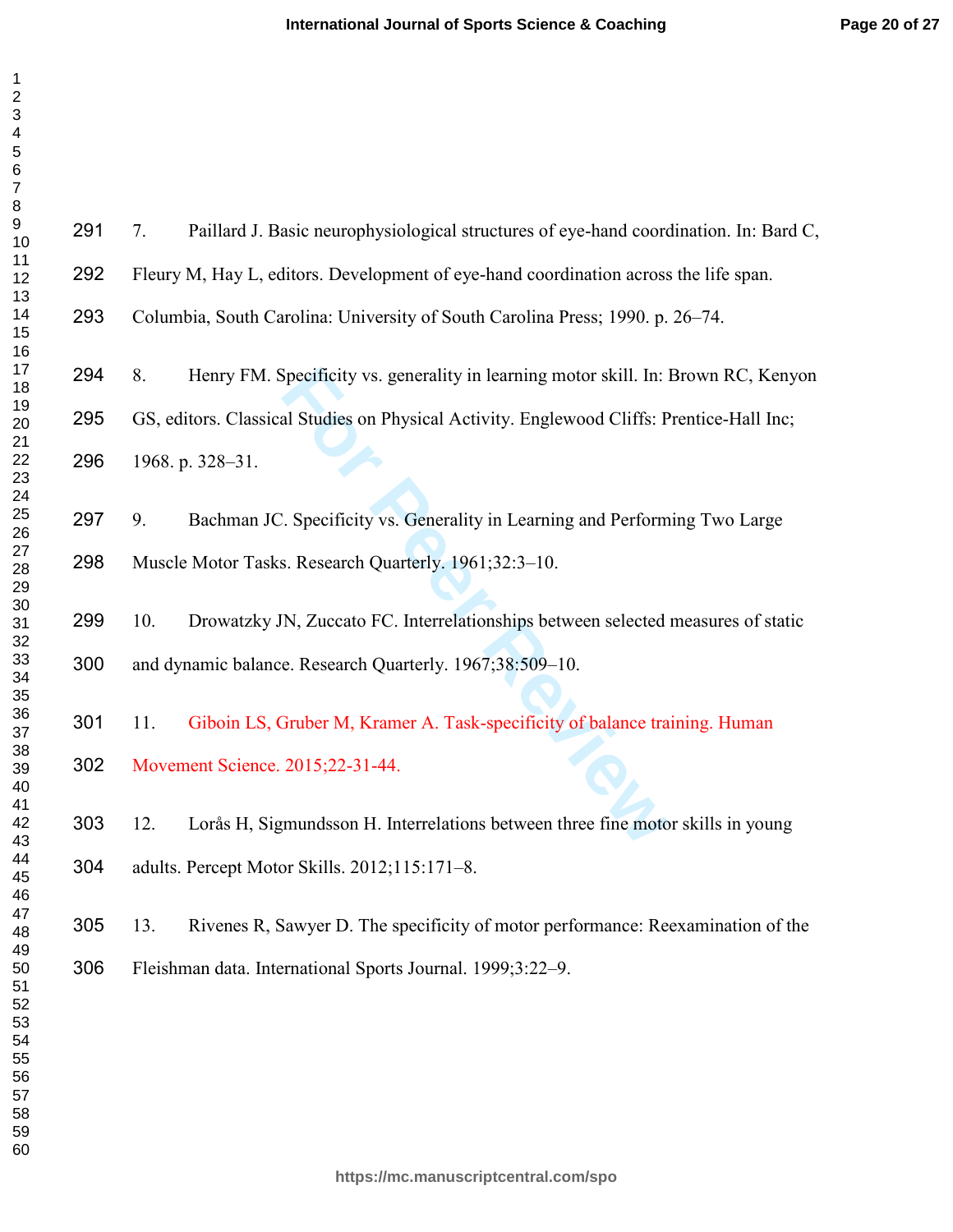$\mathbf 1$ 

14. Robertson SD, Zelaznik HN, Lantero DA, Bojczyk KG, Spencer RM, Doffin JG, et

**Formal Properties Control**<br> **For Players. Journal of Strength and Conditioning Res**<br> **For Players. Journal of Strength and Conditioning Res**<br> **For Players Algerity Advisions 1.4** Evaluation of the specificity<br> **For Player** al. Correlations for timing consistency among tapping and drawing tasks: evidence against a single timing process for motor control. Journal of Experimental Psychology: Human Perception And Performance. 1999;25:1316–30. 15. Sporis G, Jukic I, Milanovic L, Vucetic V. Reliability and factorial validity of agility tests for soccer players. Journal of Strength and Conditioning Research. 2010;24(3):679–86. 16. Tsigilis N, Zachopoulou E, Mavridis T. Evaluation of the specificity of selected dynamic balance tests. Percept Motor Skills. 2001;92:827–33. 17. Raastad O, Aune TK, van den Tillaar R. Effect of practicing soccer juggling with different sized balls upon performance, retention, and transfer to ball reception. Motor Control. 2016;20:337–49. 18. Vanttinen T, Blomqvist M, Luhtanen P, Hakkinen K. Effects of age and soccer

expertise on general tests of perceptual and motor performance among adolescent soccer

players. Percept Motor Skills. 2010;110:675–92.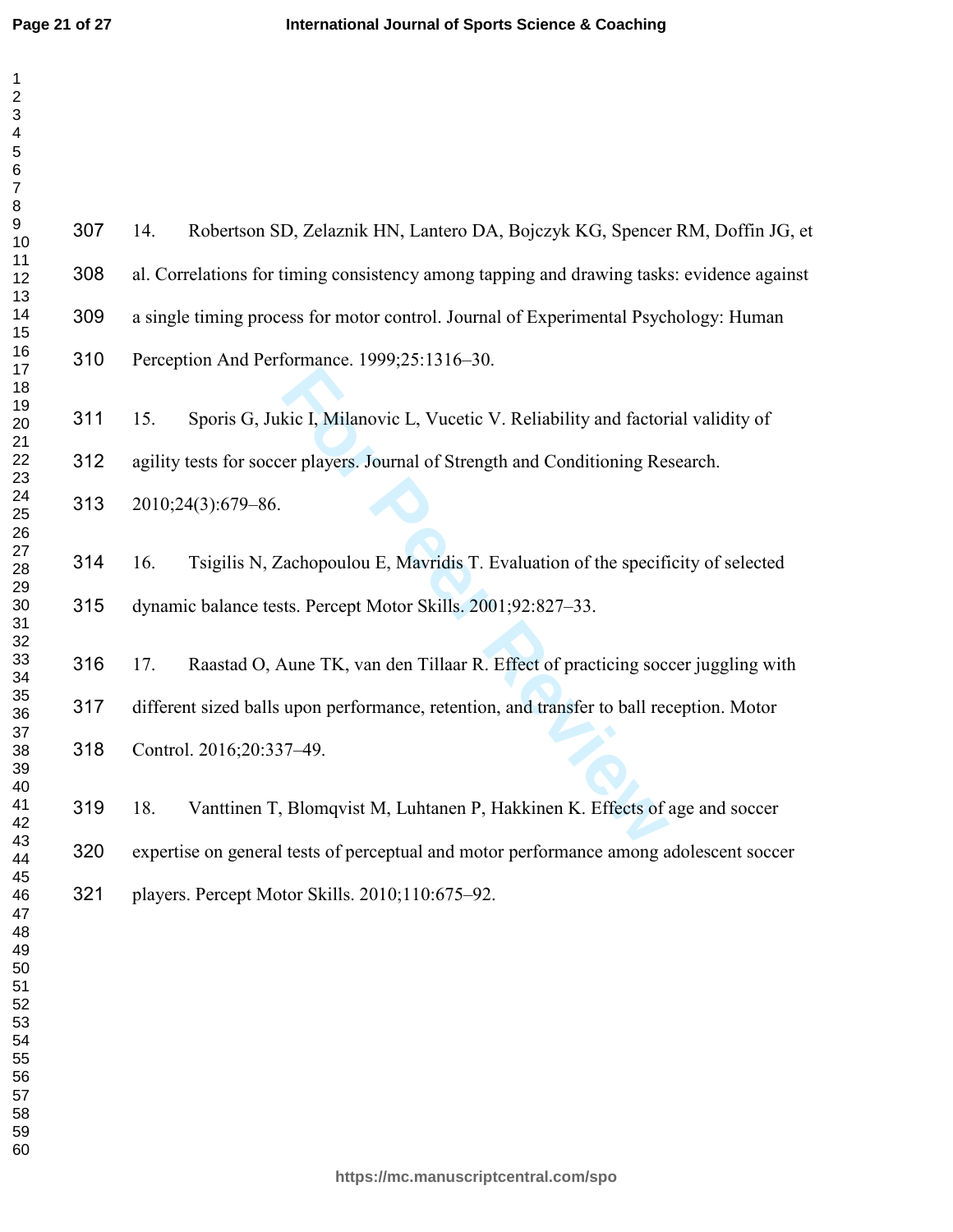| 1                                        |
|------------------------------------------|
| $\overline{c}$                           |
|                                          |
|                                          |
|                                          |
|                                          |
|                                          |
|                                          |
|                                          |
|                                          |
|                                          |
|                                          |
|                                          |
|                                          |
|                                          |
|                                          |
|                                          |
|                                          |
|                                          |
| ∠ 34567891111111111222222222233333333333 |
|                                          |
|                                          |
|                                          |
|                                          |
|                                          |
|                                          |
|                                          |
|                                          |
|                                          |
|                                          |
|                                          |
|                                          |
|                                          |
|                                          |
|                                          |
|                                          |
|                                          |
|                                          |
|                                          |
|                                          |
|                                          |
| 40                                       |
| 1                                        |
| $\ddot{4}$                               |
| $\overline{4}$<br>43<br>Š                |
|                                          |
| 44                                       |
| 45                                       |
| 46                                       |
| 47                                       |
| 48<br>$\mathbf{3}$                       |
| 49                                       |
| 50                                       |
| 51                                       |
| -<br>52<br>53<br>$\overline{ }$          |
| 3                                        |
| 54                                       |
| 55                                       |
| 56<br>ć                                  |
| 57                                       |
|                                          |
| 58                                       |
| 59                                       |
| 60                                       |

19. Vesia M, Esposito J, Prime SL, Klavora P. Correlations of selected psychomotor and visuomotor tests with initial Dynavision performance. Percept Motor Skills. 2008;107:14–20.

beterveld FGJ, Nijhuis-Van Der Sanden MWG. Does<br>
we added value as part of a talent identification in tal<br>
cibility study. Plos One. 2014;9:e85657.<br>
Ramger B, Vittetoe K, Reiter JP, Tokdar ST, Appell<br>
pitchers from hitters 20. Faber IR, Oosterveld FGJ, Nijhuis-Van Der Sanden MWG. Does an eye-hand coordination test have added value as part of a talent identification in table tennis? A validity and reproducibility study. Plos One. 2014;9:e85657.

21. Klemish D, Ramger B, Vittetoe K, Reiter JP, Tokdar ST, Appelbaum LG. Visual

abilities distinguish pitchers from hitters in professional baseball. J Sports Sci. 2017:1–9.

22. Faber IR, Elferink-Gemser MT, Faber, NR, Frits, G, Oosterveld, J, Nijhuis-Van Der

Sanden MWG. Can perceptuo-motor skills assessment outcomes in young table tennis

players (7-11 years) predict future competition participation and performance? An

observational prospective study. Plos One. 2016: e0149037.

23. Schorer J, Büsch D, Fischer L, Pabst J., Rienhoff, R, Sichelschmidt P, Strauß B.

Back to the future—A case report of the ongoing evaluation process of the German

handball talent selection and development system. In : Baker J, Cobley S, Schorer J,

editors. Talent identification and development in sport: International perspectives. London:

Routledge; 2012. p. 119-129.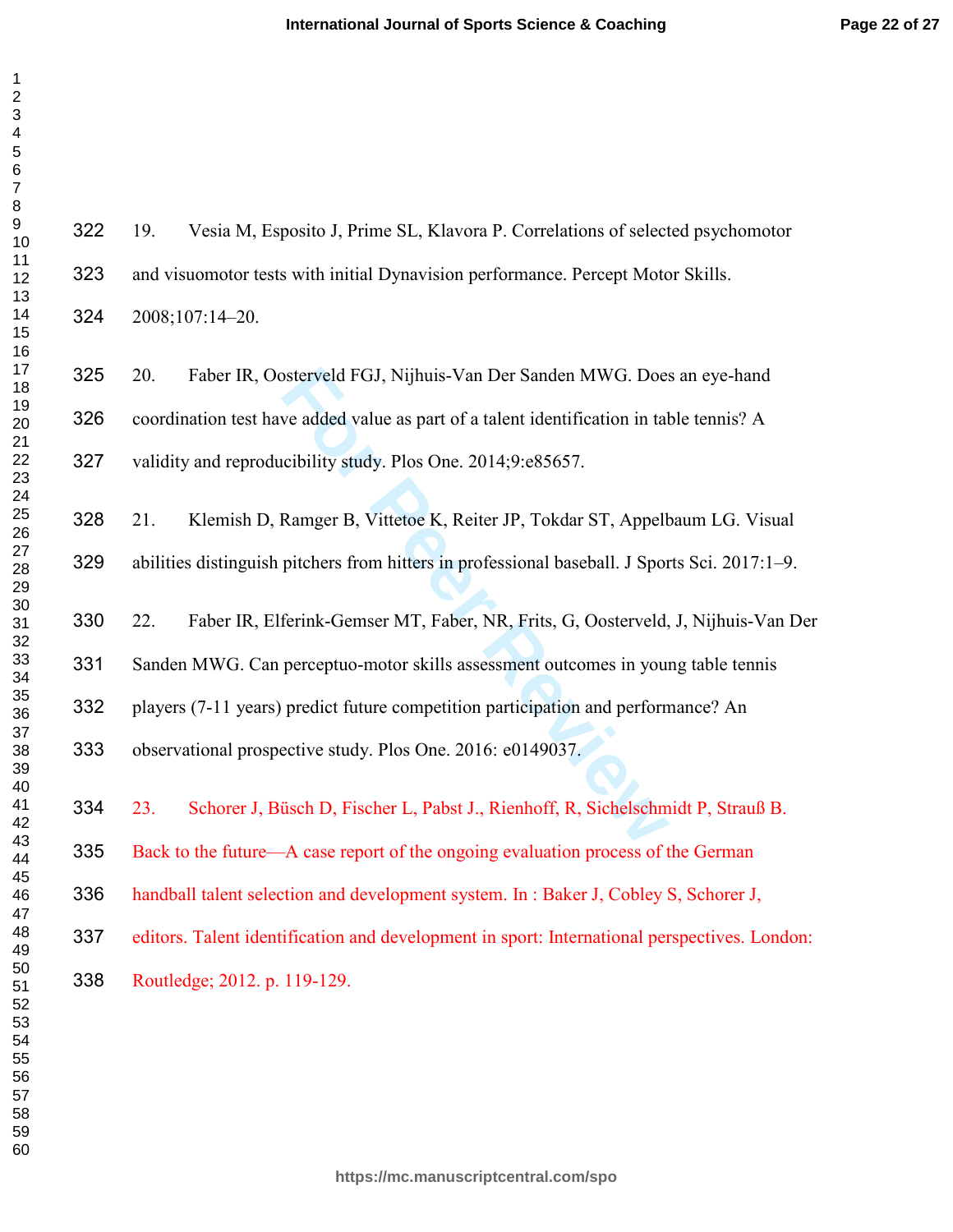| 1<br>$\overline{\mathbf{c}}$<br>3<br>4<br>5 |                                                                                             |
|---------------------------------------------|---------------------------------------------------------------------------------------------|
| 6<br>$\overline{7}$<br>$\bf 8$<br>9<br>339  | Fleishman EA, Ellison GD. A factor analysis of fine manipulative tests. Journal of<br>24.   |
| 10<br>11<br>340<br>12                       | Applied Psychology. 1962;46:96-105.                                                         |
| 341                                         | Hempel Jr. WE, Fleishman EA. A factor analysis of physical proficiency and<br>25.           |
| 342                                         | manipulative skill. Journal of Applied Psychology. 1955;39:12-6.                            |
| 343                                         | 26.<br>Williams AM, Ford PR. Promoting a skills-based agenda in Olympic sports: The         |
| 344                                         | role of skill-acquisition specialists. J Sports Sci. 2009;27:1381-92.                       |
| 345                                         | Ellison PH, Sparks SA, Murphy PN, Carnegie E, Marchant DC. Determining eye-<br>27.          |
| 346                                         | hand coordination using the sport vision trainer: an evaluation of test-retest reliability. |
| 347                                         | Research in Sports Medicine: An International Journal. 2014;22:36-48.                       |
| 348                                         | De Boer C, Van Der Steen J, Schol RJ, Pel JJM. Clinical neuroscience:<br>28.                |
| 349                                         | Repeatability of the timing of eye-hand coordinated movements across different cognitive    |
| 350                                         | tasks. J Neurosci Methods. 2013;218:131-8.                                                  |
| 351                                         | Wells AJ, Hoffman JR, Beyer KS, Jajtner AR, Gonzalez AM, Townsend JR, et al.<br>29.         |
| 352                                         | Reliability of the Dynavision™ D2 for assessing reaction time performance. . Journal of     |
| 353                                         | Sports Science and Medicine. 2014;13:145-50.                                                |
| 354                                         | Cohen J. A power primer. Psychological Bulletin. 1992;112:155–9.<br>30.                     |
|                                             |                                                                                             |
|                                             | https://mc.manuscriptcentral.com/spo                                                        |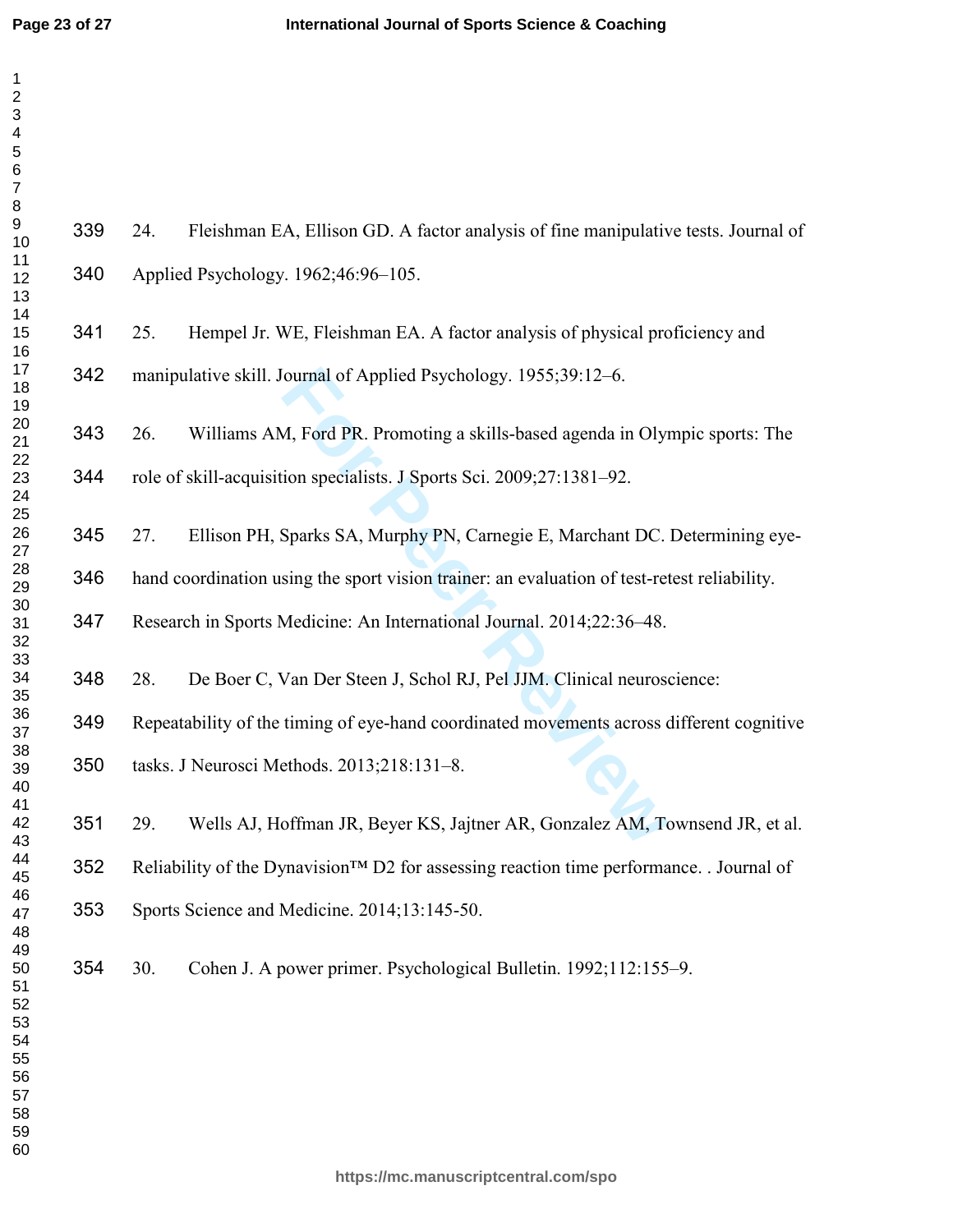31. Beedie CJ, Foad AJ. The placebo effect in sports performance: a brief review.

Sports Med. 2009;39:313–29.

 $\mathbf{1}$  $\overline{2}$  $\overline{\mathbf{4}}$  $\overline{7}$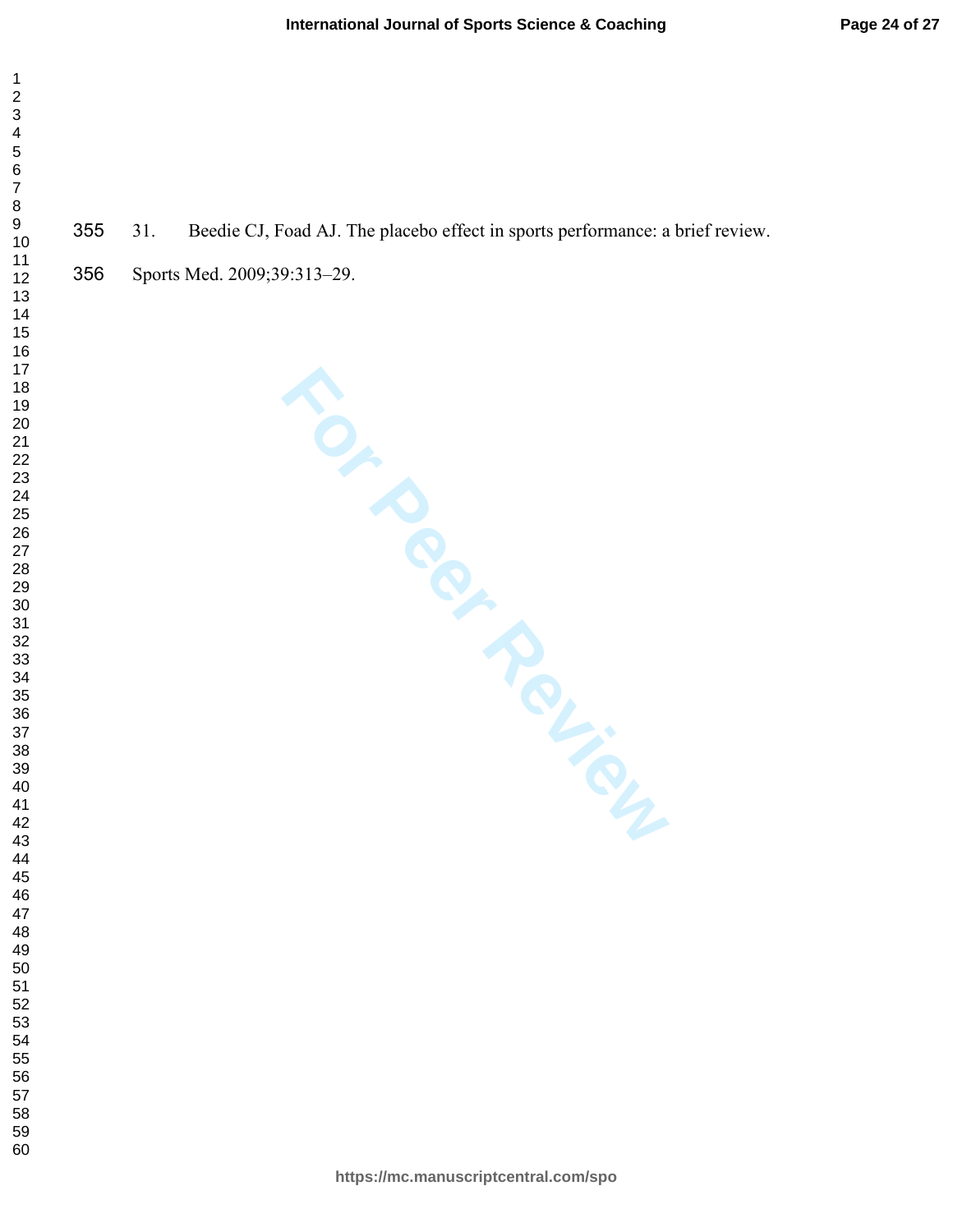$\mathbf{1}$  $\overline{2}$  $\overline{\mathbf{4}}$  $\overline{7}$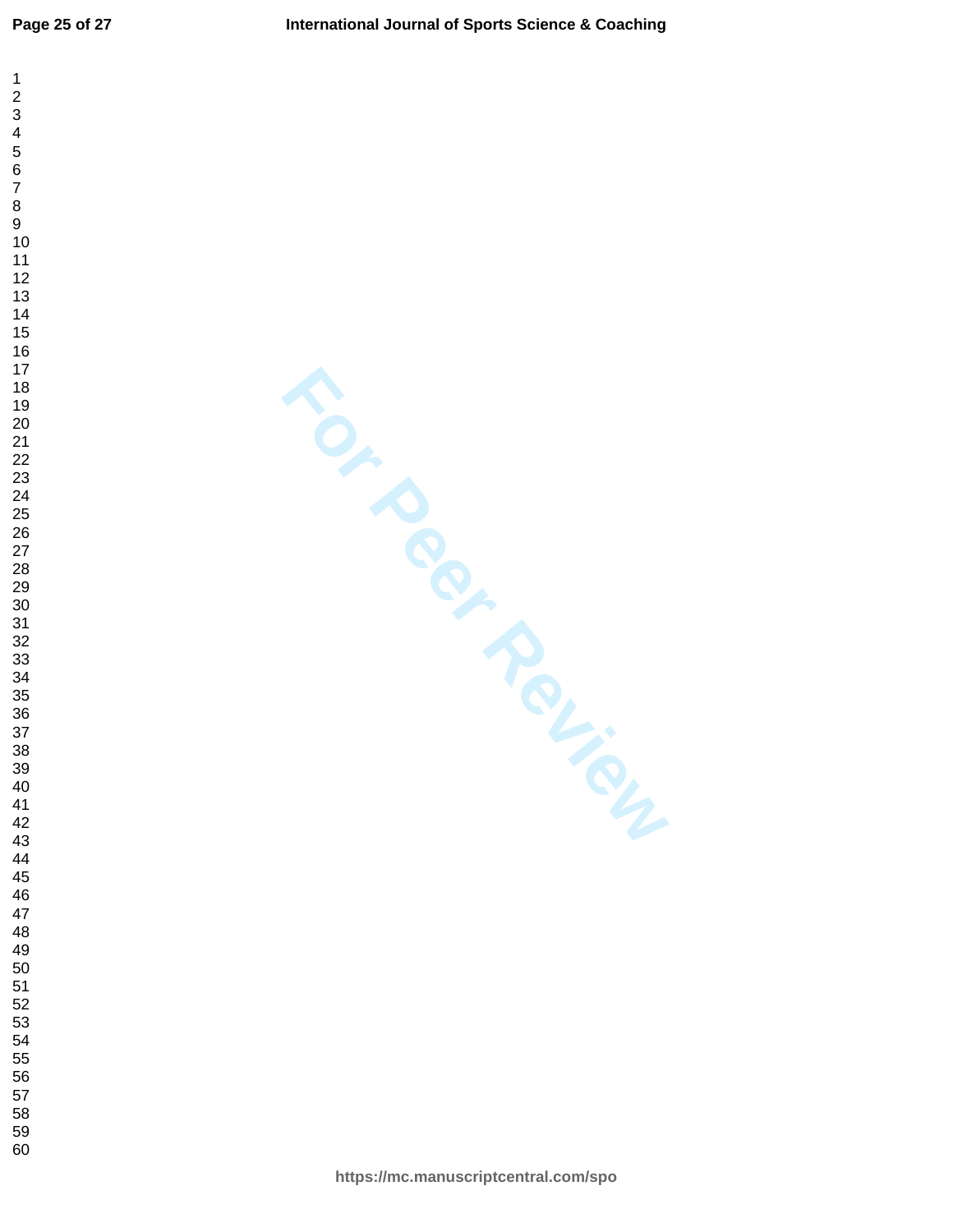- Table 1
- *Raw performance scores for the tests administered (sec)*

| Performance measure                                    |                   | Mean  | SD    | <b>Maximum</b> | <b>Minimum</b> |
|--------------------------------------------------------|-------------------|-------|-------|----------------|----------------|
| SVT: mean of successful strikes over four trials       | 9.92              | 1.03  | 12.69 | 7.87           |                |
| Batak: number of successful strikes on Trial Two       | 68.26             | 8.36  | 83.00 | 43.00          |                |
| Graded pegboard: critical trial                        | Left hand         | 35.95 | 5.38  | 49.31          | 22.40          |
| completion time in seconds                             | <b>Right Hand</b> | 37.79 | 5.02  | 54.00          | 27.80          |
|                                                        | <b>Both</b>       | 28.73 | 5.16  | 44.50          | 20.40          |
| Wall catch: mean of successful catches over two trials |                   | 24.70 | 4.89  | 36.50          | 14.00          |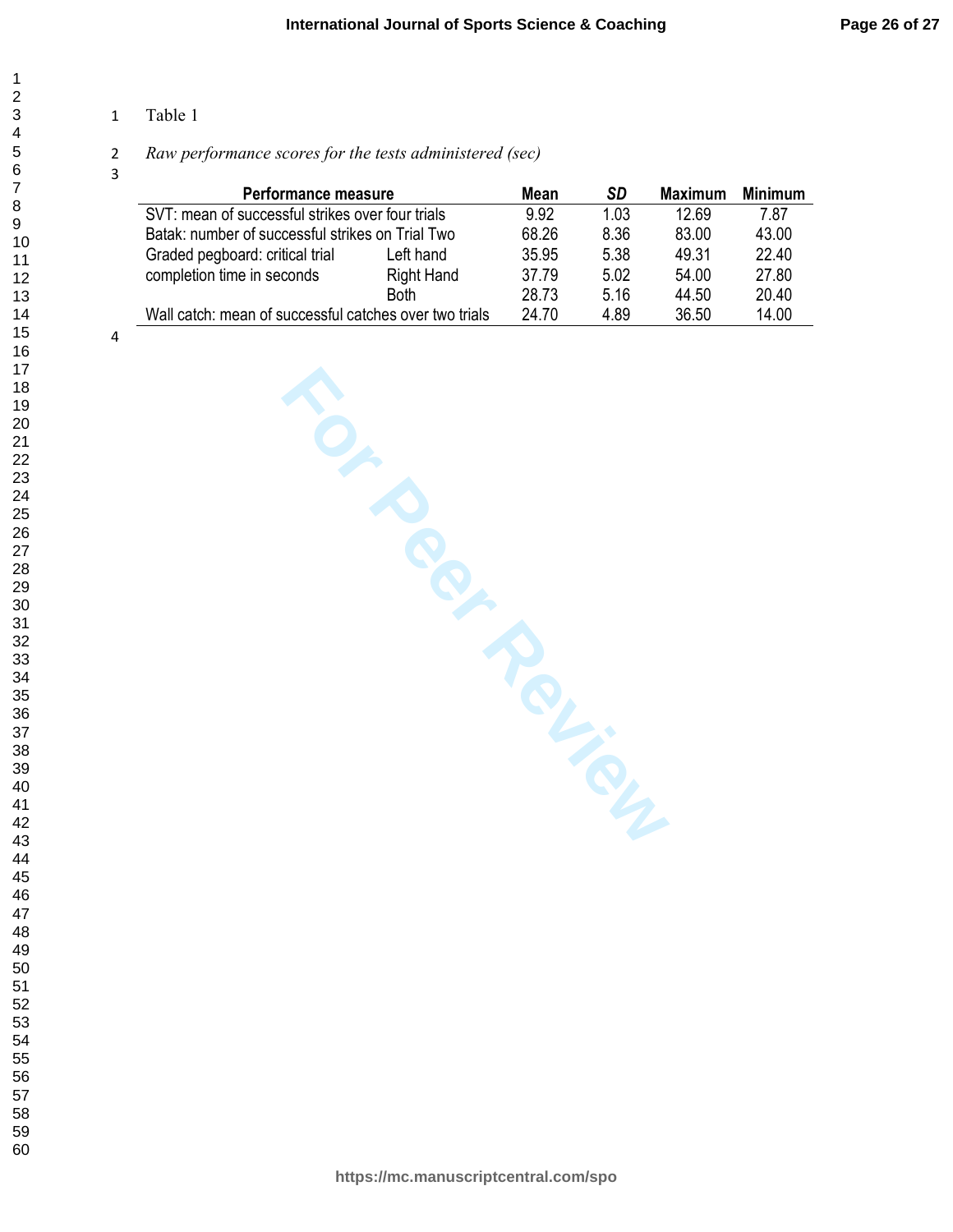$\mathbf{1}$  $\overline{2}$ 

- Table 2
	- *Descriptive statistics and Pearson correlation coefficients for performances on four eye hand*
	- *coordination tasks*

| <b>Device</b>               | Mean  | <b>SD</b> | Batak Pro <sup>TM</sup> | $SVT^{TM}$        | <b>Wall Catch</b> |
|-----------------------------|-------|-----------|-------------------------|-------------------|-------------------|
|                             | (hps) |           |                         |                   |                   |
| Batak $\overline{Pro^{TM}}$ | 1.14  | 0.14      |                         |                   |                   |
| $SVT^{TM}$                  | 2.04  | 0.21      | $0.540**$               |                   |                   |
|                             |       |           | [0.376, 0.676]          |                   |                   |
| Wall Catch                  | 0.82  | 0.16      | $0.349**$               | 0.207             |                   |
|                             |       |           | [0.166, 0.516]          | $[-0.023, 0.396]$ |                   |
| Pegboard                    | 0.89  | 0.11      | $0.227*$                | $0.219*$          | 0.164             |
|                             |       |           | [0.035, 0.398]          | $[-0.033, 0.428]$ | $[-0.028, 0.352]$ |

4 Notes. hps: hits per second. \*Correlation is significant at the 0.05 level. \*\*Correlation

New Processions. 5 is significant at the 0.01 level. Values in square brackets refer to bias corrected and

6 accelerated bootstrap 95% confidence intervals. Mean and standard deviation (SD)

7 values are in hits per second.